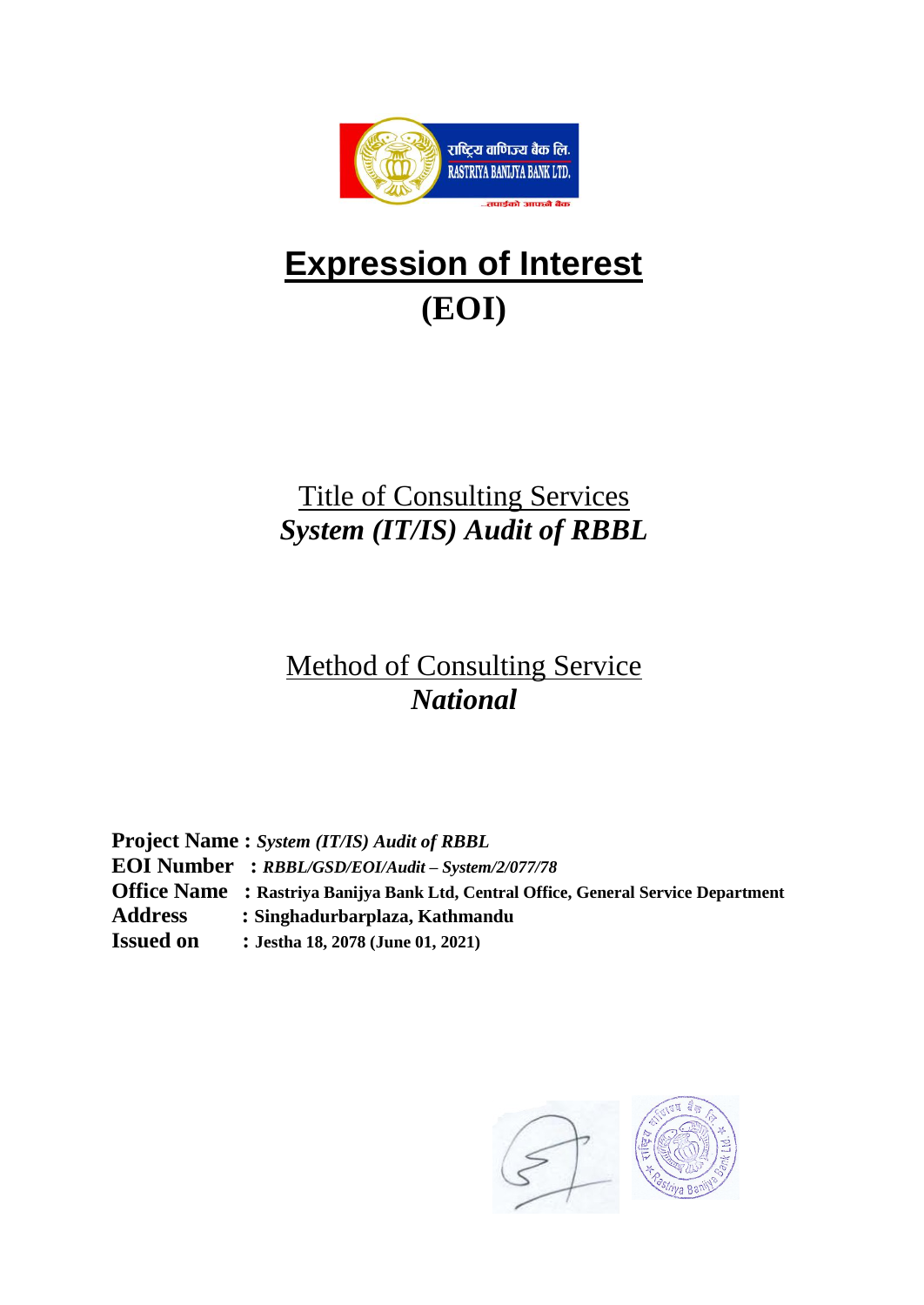## **Abbreviations**

| CV             | Curriculum Vitae                     |
|----------------|--------------------------------------|
| D <sub>O</sub> | <b>Development Partner</b>           |
| EA.            | <b>Executive Agency</b>              |
| <b>EOI</b>     | <b>Expression of Interest</b>        |
| <b>GON</b>     | Government of Nepal                  |
| <b>PAN</b>     | Permanent Account Number             |
| <b>PPA</b>     | <b>Public Procurement Act</b>        |
| <b>PPR</b>     | <b>Public Procurement Regulation</b> |
| <b>TOR</b>     | Terms of Reference                   |
| <b>VAT</b>     | Value Added Tax                      |
|                |                                      |

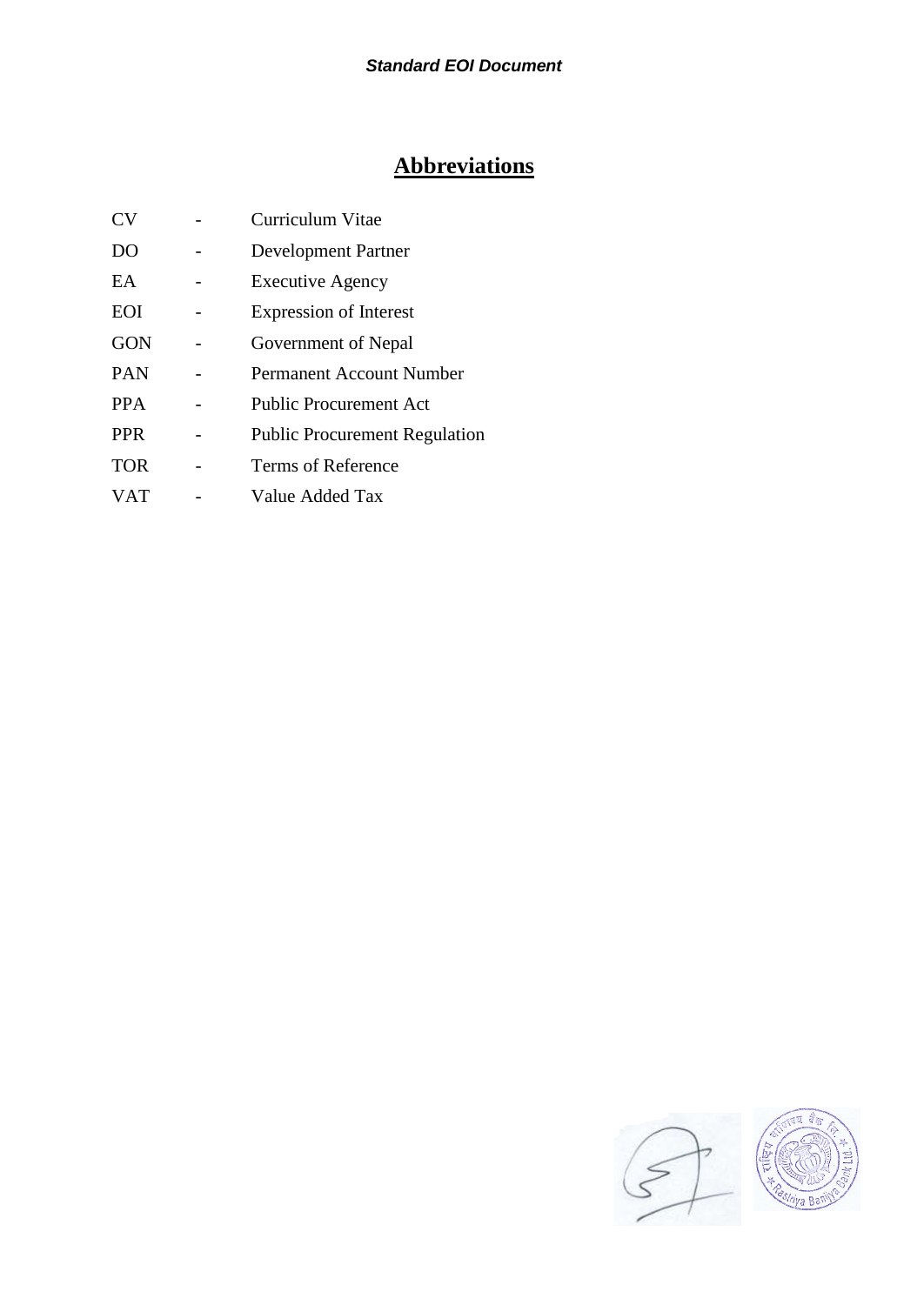# **Contents**

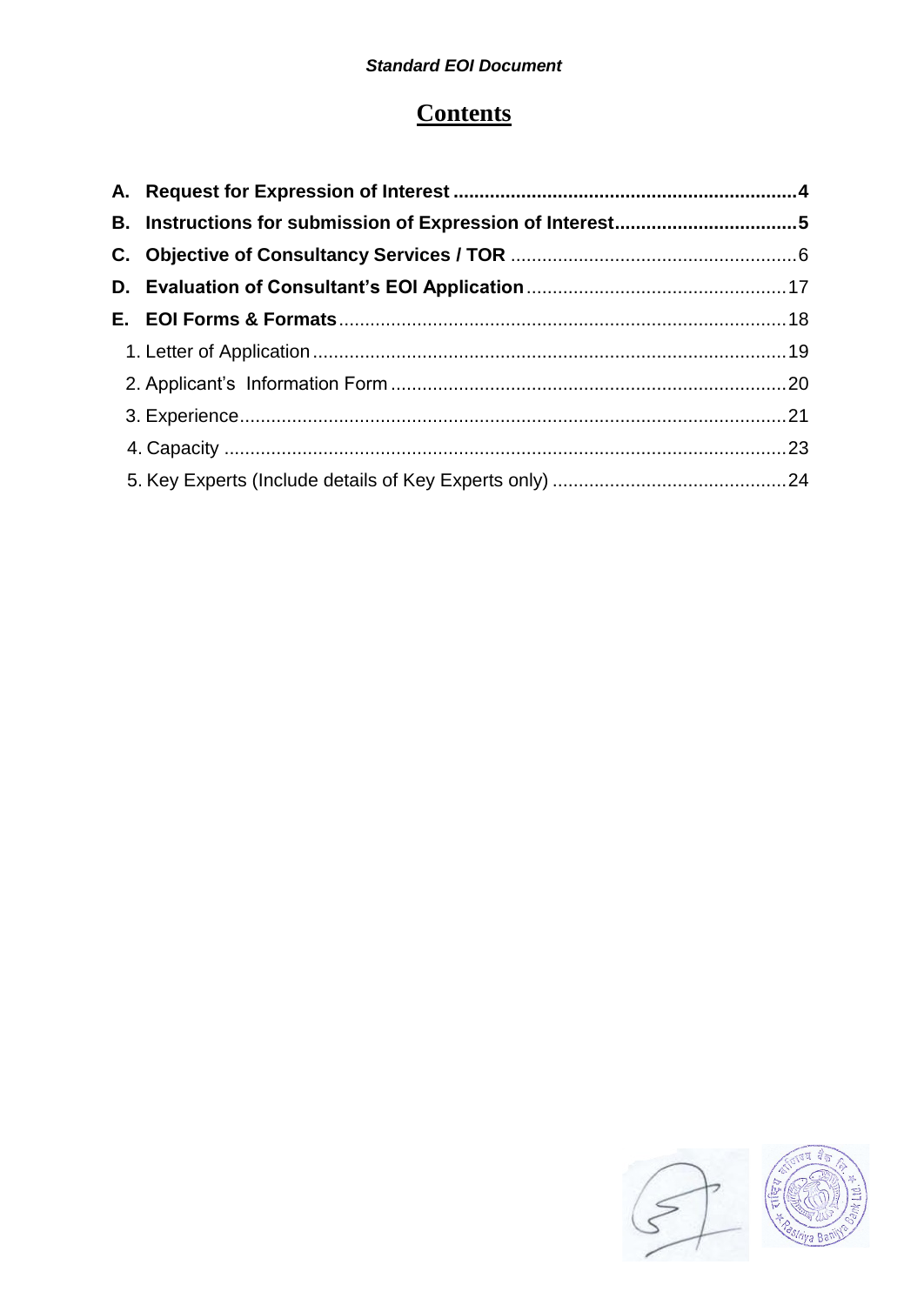## <span id="page-3-0"></span>**A. Request for Expression of Interest**

# **REQUEST FOR SUBMISSION OF EXPRESSION OF INTEREST (EOI)**

**For System (IT/IS) of Rastriya Banijya Bank Ltd.(RBBL)** *(First date of publication 2078/02/18)*

- 1. The Rastriya Banijya Bank Ltd now invites Expression of Interest (EOI) from eligible consulting firms ("consultant") to provide the following consulting services: **Procurement of Consultancy Service for System (IT/IS) Audit of RBBL,2078.** Interested firm should submit an **Expression of Interest** (**EOI)** in their own format that shall include:
	- A Covering letter (with expression of interest and declaration to submit detailed proposal)
	- The Profile and applicable organizational certificates
	- An Area coverage with details breakdown and the concept note on how for this proposal
	- The Details of similar experience with evidence and
	- A Proposed team composition, designation and CVs of key team members.
	- The Documents to meet our desired minimum qualification
- 2. Interested eligible consultants may obtain further information and EOI document free of cost at the address Rastriya Banijya Bank Ltd, Central Office, General Service Department, Kathmandu, Nepal during office hours on or before **Asar 01, 2078 (June 15, 2021)**. A complete set of EOI Document is available online and can be downloaded from RBBL website **www.rbb.com.np.**
- 3. Consultants may associate with other consultants to enhance their qualifications.
- 4. Expression of interest shall be delivered *manually* to the *Rastriya Banijya Bank Ltd, Central Office, General Service Department, Singhadurbarplaza, Kathmandu, Nepal* during office hour on or before **Asar 02, 2078 (June 16, 2021)**
- 5. In case the last date of obtaining and submission of the EOI documents happens to be a holiday, the next working day will be deemed as the due date but the time will be the same as stipulated.
- 6. EOI will be assessed based on Qualification 50.0 %, Experience 40.0 %, and Capacity 10.0 % of consulting firm and key personnel. Based on evaluation of EOI, only shortlisted firms will be invited to submit technical and financial proposal through a request for proposal (RFP). Minimum score to pass the EOI is: 60
- 7. Required Experience & Qualification criterion for system audit of RBBL are as follows:
	- The audit firm or company should have in depth knowledge of the working of the Financial Institutions,

Information Technology and Information Technology Risk involved in the Financial Industry.

- The audit firm or company should have proven experience of conducting system (IT/IS) audit of at least 3 (**three) A class commercial banks**.
- The Audit firm or company should have at least 3 (three) full time certified system audit professionals having CISA, CISSP, OSCP, CPTE,LPT,CEH,CGEIT,CISM,Security+ or equivalent as a permanent member or employee of the firm or company.
- There should be at least **1 (one)** CISSP or OSCP in the audit team to lead VAPT who has conducted Vulnerability Assessment and Penetration Testing of at least **3 (three)** A class commercial banks.
- The team leader must be **CISA** Certified with **at least 3 (three)** years of proven post qualification experience of auditing financial institutions. He/she should have successfully led the audit of at least **3 (Three)** A class commercial banks. The team leader should be a full time member or employee of the firm or company, as the case may be, and should be available during the whole audit process.
- The audit firm or company should have permanent operational office in Nepal and should be available to respond to post audit queries, guidance, support and verification post audit
- 8. The RBBL reserves all the right to accept or reject one or all EOI proposals without assigning any reason whatsoever with its sole discretion.

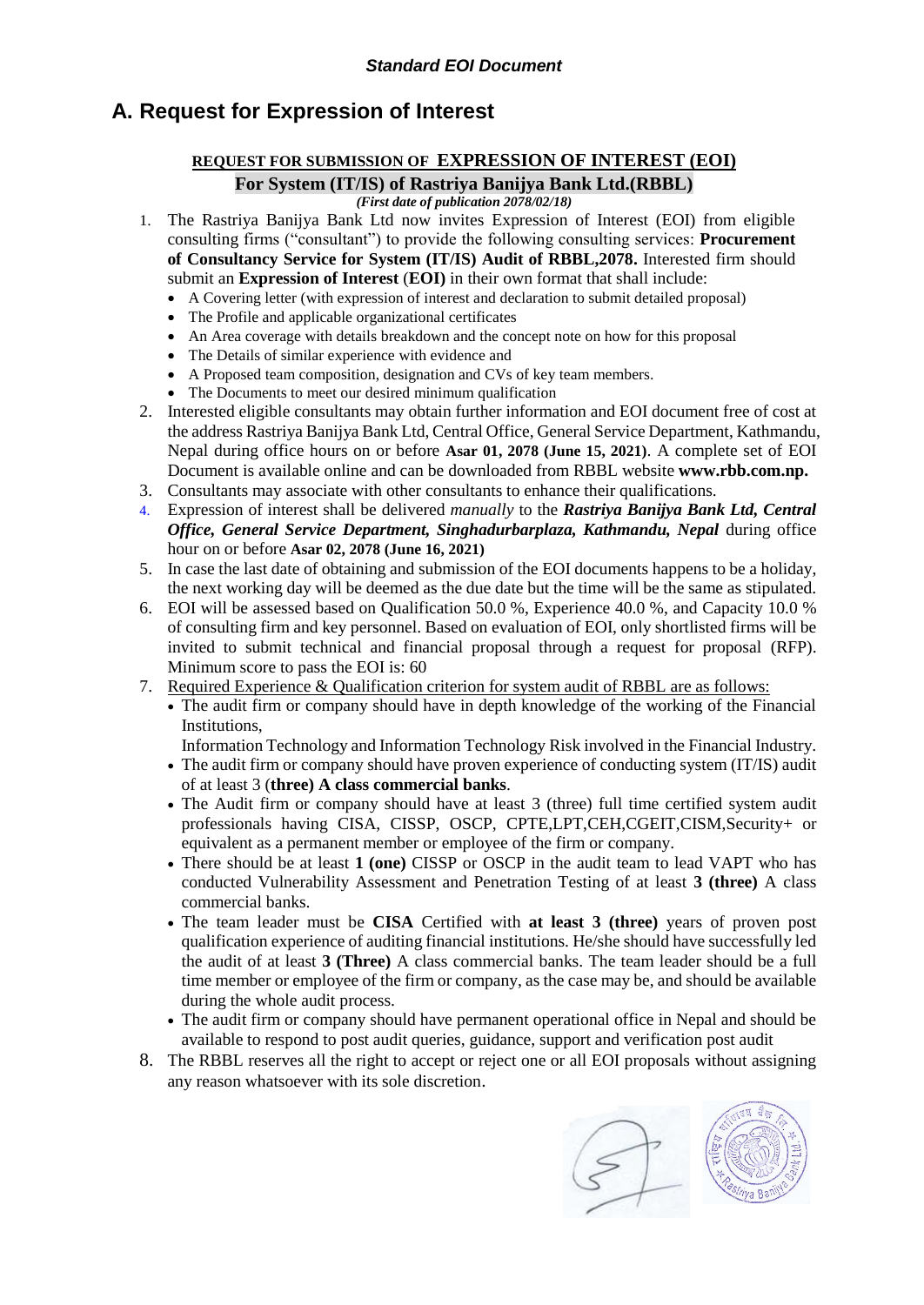## <span id="page-4-0"></span>**B. Instructions for submission of Expression of Interest**

- 1. Expression of Interest may be submitted by a sole firm or a joint venture of consulting firms and the maximum number of partners in JV shall be limited to three.
- 2. Interested consultants must provide information indicating that they are qualified to perform the services *(descriptions, organization and employee and of the firm or company, description of assignments of similar nature completed in the last 7 years and their location, experience in similar conditions, general qualifications and the key personnel to be involved in the proposed assignment).*
- 3. This expression of interest is open to all eligible *consulting firm/company/ organization*.
- 4. The assignment has been scheduled for a period as mentioned in TOR*.* Expected date of commencement of the assignment is August,2021*.*
- 5. A Consultant will be selected in accordance with the *QCBS* method.
- 6. Expression of Interest should contain following information:
	- (i) A covering letter addressed to the representative of the client on the official letter head of company duly signed by authorized signatory.
	- (ii) Applicants shall provide the following information in the respective formats given in the EOI document:
		- *EOI Form: Letter of Application (Form 1)*
		- *EOI Form: Applicant's Information (Form 2)*
		- *EOI Form: Work Experience Details (Form 3(A), 3(B) & 3(C))*
		- *EOI Form: Capacity Details (Form 4)*
		- *EOI Form: Key Experts List (form 5).*
	- 7. Applicants may submit additional information with their application but shortlisting will be based on the evaluation of information requested and included in the formats provided in the EOI document.
	- 8. The Expression of Interest (EOI) document must be duly completed and submitted in sealed envelope and should be clearly marked as "EOI Application for Short-listing for the *System (IT/IS) Audit of RBBL* .The Envelope should also clearly indicate the *name and address of the Applicant*..
	- 9. The completed EOI document must be submitted on or before the date and address mentioned in the **"***Request for Expression of Interest***".** In case the submission falls on public holiday the submission can be made on the next working day. Any EOI Document received after the closing time for submission of proposals shall not be considered for evaluation.

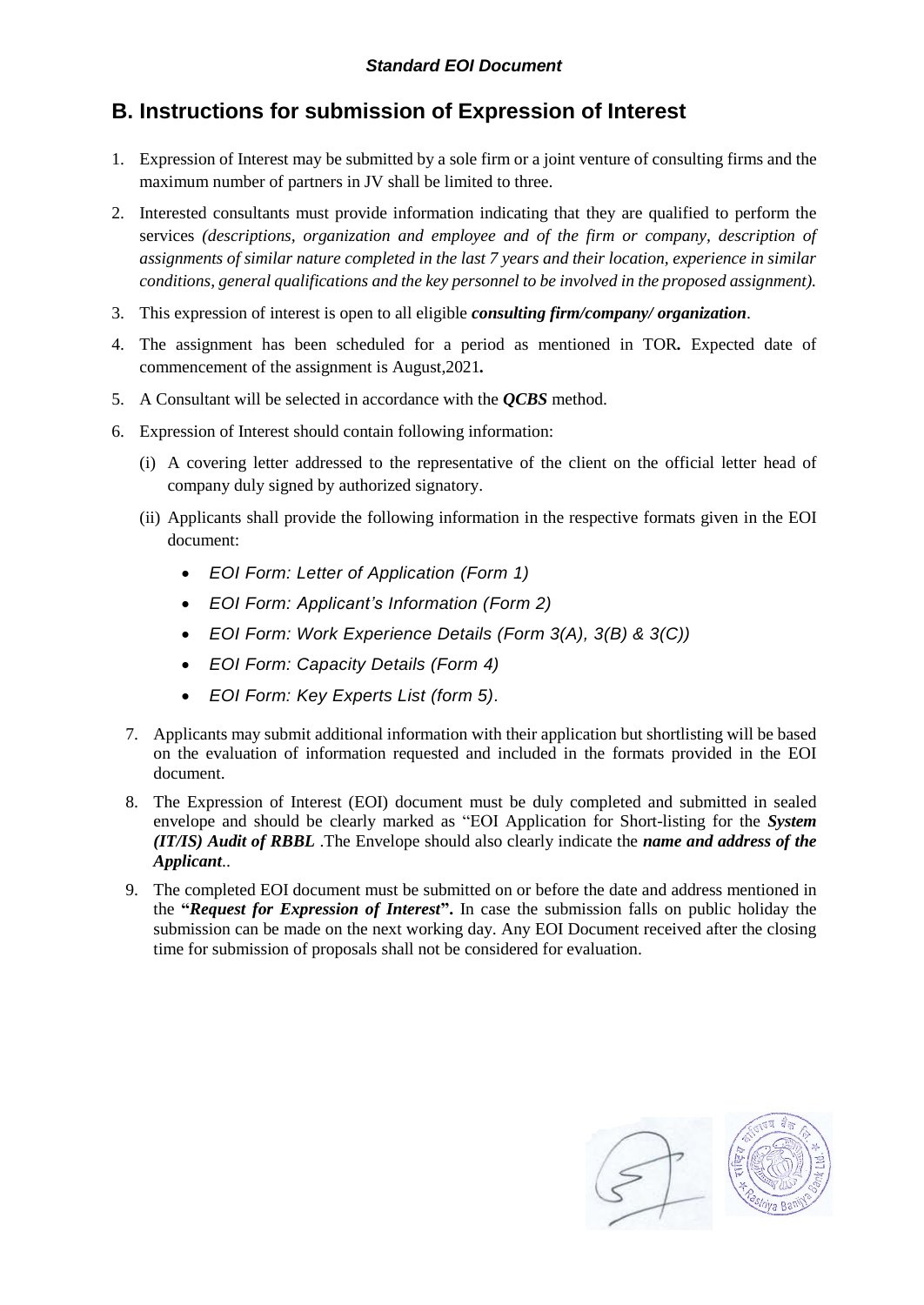## <span id="page-5-0"></span>**C. Objective of Consultancy Services / TOR**

# Terms of References for the System (IT/IS) Audit

## **1.0 Background**

Rastriya Banijya Bank (RBB) has a history of serving its customers far and wide across the nation for more than half a century. The bank then fully owned by Government of Nepal, was established on 10 Magh 2022 (23 January 1966) under the special statute "Rastriya Banijya Bank Act, 2021" and had operated under the "Commercial Bank Act,2031" until it was re-registered as public limited company on 6 Baishak 2063 (19 May 2006). At present, the Bank operates as "A" class financial institution licensed by Nepal Rastra Bank and carries out commercial banking activities as per the provisions of the "Bank and Financial Institutions Act 2073," (2017).

The bank stands as one of the most preferred bank with the highest number of customers in all 77 districts and 7 provinces of the country. The Bank has been able to imprint its presence in the national economy through efficient allocation of resources in all sectors of the economy thereby enhancing production and generating employment opportunities within the country. The unflinching faith and goodwill bestowed by our customers, continued support from the Government, well-wishers and the general public has been the reason for us to stand as the most trusted bank in the country.

RBB intends to engage a competent consultant for carrying out system (IS/IT) audit. The system audit will entail conducting a risk assessment of the IT systems at the bank; identification and evaluation of the risks. In the light of the risk assessment exercise, the selected consultant should recommend and assist in implementing a set of best practices governing the management of the Information System at the bank. The consultant should deliver at the end of the audit exercise; a complete audit report comprising an executive summary, findings, and recommendations, which shall include but not limited to all areas as specified in the scope of services.

## **2. Scope of Services**

## **2.1 Objective**

RBB intends to carryout system (IT/IS) audit including Vulnerability Assessment and Penetration Testing (VAPT). The system (IT/IS) audit should cover the bank's Information System Infrastructure including Data Center (DC), Disaster Recovery (DR) Site, Backup Disaster Recovery (BDR) Site, Network System, Security Devices, Servers, Databases, and Applications accessible through LAN, WAN as well as public IPs. The selected consultant shall carry out an assessment of threats and vulnerability in the bank's IT infrastructure. This will include identifying existing threats if any and suggest remedial solutions and recommendations to mitigate all identified risks and to enhance the security of IT systems.

The system (IT/IS) audit should cover the following IT Infrastructure but not limited to the following IT Infrastructures:

- Data Center(DC), Disaster Recovery (DR), and Backup Disaster Recovery (BDR) sites.
- Servers, databases, and applications (both web-based and desktop-based applications) in the bank.
- Firewalls and other security devices in DC, DR, and BDR sites.
- Routers at DC, DR, BDR Sites, Central Office, Provincial Offices, and Branches.
- Demilitarized Zone (DMZ), Virtual Private Network **(**VPN)
- Wi-Fi Network and VoIP Communication Network
- All the L3 and L2 network switches in DC, DR, and BDR Sites.
- Desktop PCs and Laptops (on a sample basis).

## **2.2 Areas to be Covered**

The areas to be covered in IT/IS Audit but not limited to the followings:

**2.2.1 IT Governance**

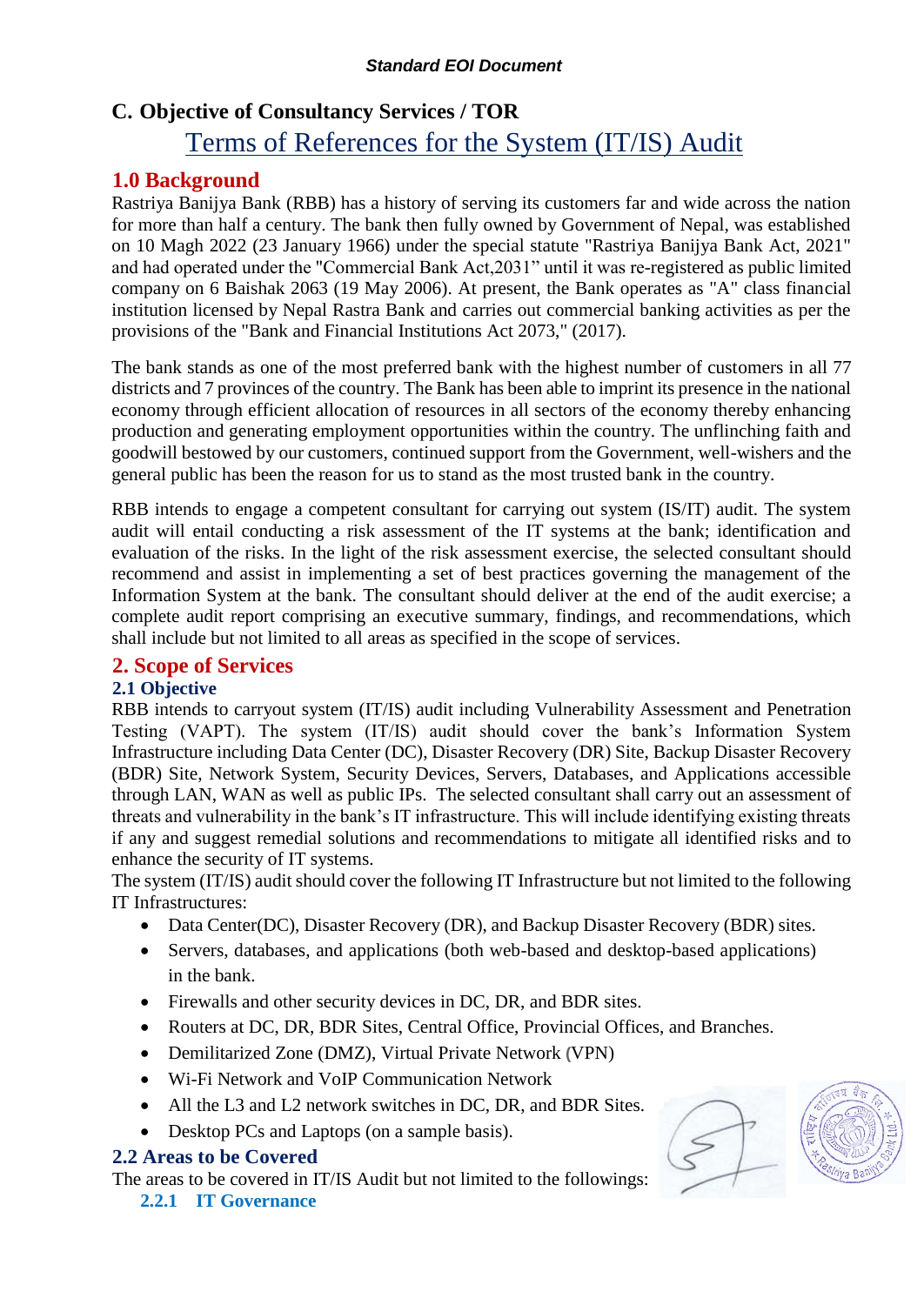- a) Review the lapses in existing IT Policy and Guideline.
- b) Procurement Policy for IT equipment
- c) Review IT governance structure and its effectiveness
- d) Standard Operating Procedure / Operation Manual
- e) Implementation of Directives
- f) Identify the status of overall IT security
- g) Verify the utilization of IT-resources and suggestion on enhancing efficiency
- h) Check the compliance of IT Security Policy, Guidelines, Procedures and Manuals defined by the Bank and Nepal Rastra Bank Information Technology Guidelines

## **2.2.2 Core Banking System**

- a) Interest calculation mechanism for both deposits and loan products.
- b) Non-performing loan and loan loss provision calculation
- c) User access and control mechanisms.
- d) Uses of Network bandwidth for Core Banking System and its efficient use.
- e) Review of automated scheduled tasks present in the system and analysis of their effectiveness.
- f) Polices, practices, time duration analysis of End-of-Day, Month End, Quarter End, and Year End operations in Core Banking System.
- g) Policies and practices of testing and implementation of patches in the core banking system.
- h) Review the existing report and its format.
- i) Review of reports generated from the core banking system including distribution and access control system of these reports.
- j) Data Violation, Database restore & Reuse, Password Protection, hacking & Cracking
- k) Review of Technical Documentation, Standard Operating Procedure (SOP)/ Operation Manual, User Manuals, etc.
- l) Review security risk in Core Banking System with Card Switch, ATM, Mobile Banking and Internet Banking System.
- m) Risk analysis and control mechanisms in Core Banking System.
- n) Review third-party system/middleware (including of PSP/PSO) integration risk with CBS.
- o) Review security risk from middleware between Core Banking System and third-party systems.
- p) Review of Migration Procedure.
- q) Application/data backup and restoration policies and procedures of the Core Banking System.
- r) Review consultant access and consultant risk.
- s) A contingency plan to continue the core banking system in event of disruptions to normal operations.
- t) AMC (Annual Maintenance Contract)
- u) Whether the licensing policy is favorable for an organization or not
- v) Review the overall performance of the Core Banking System and recommend if any.

## **2.2.3 In house Developed System**

- a) Review of in-house developed applications
- b) Review in-house development lifecycle.
- c) Technical Documentation



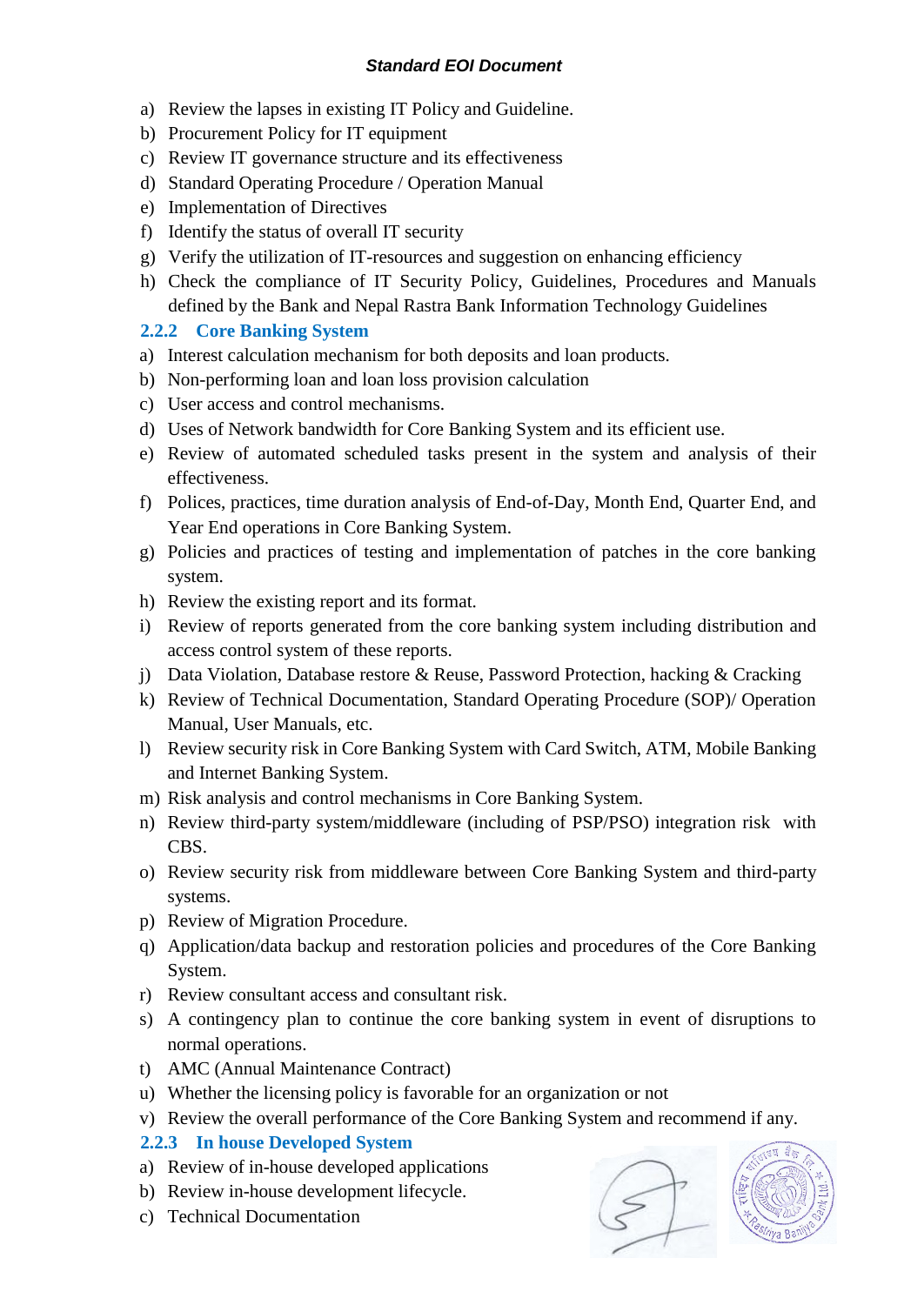- d) Administration of User Profile, Control
- e) Security Measures
- f) Platform Dependence
- g) Flexibility
- h) User Interface Design
- i) User Manuals / Help Files

## **2.2.4 Email System**

- a) Review of Email system's framework.
- b) Review of security policies and practices of the system.
- c) Administration of user accounts and presence of security measures in user accounts.
- d) Security measures to prevent unwanted email traffic (spam, infected emails, etc.) originating from/coming into the email system.
- e) Application plus data backup and restoration process.
- f) Filtration of outgoing email.
- g) Servers Compatibility and optimum use
- h) Security measures to prevent unwanted email traffic (spam, infected emails, exe files, scripts)
- i) Firewall management for e-mail system
- j) Password Encryption

## **2.2.5 Internet Banking**

- a) Review of Internet Banking system's framework.
- b) Functionality of Internet Banking.
- c) Review of security policies and practices of the system.
- d) Administration of user accounts.
- e) Security features of user accounts such as protective measures taken by the system to prevent unauthorized access in the system.
- f) Transaction process, application and its performance.
- g) Un-successful transaction rates and reversal authorizations
- h) Application plus data backup and restoration process.
- i) Certificate Authority (CA)
- j) An unauthorized Access Control mechanism
- k) Password Policy
- l) Security of Users profile, password & Secret Question
- m) Review security threats in Core Banking System from Internet Banking.
- n) Internet Banking System platform
- o) Review consultant access and consultant risk

## **2.2.6 Mobile Banking**

- a) Review of Mobile Banking system's framework.
- b) Functionality of Mobile Banking.
- c) Review of security policies and practices of the system.
- d) Administration of user accounts.
- e) Security measures of user accounts such as protective measures taken by the system to prevent unauthorized access in the system.
- f) Transaction module, application and its performance.
- g) Certificate Authority (CA)
- h) Unauthorized Access Control mechanism



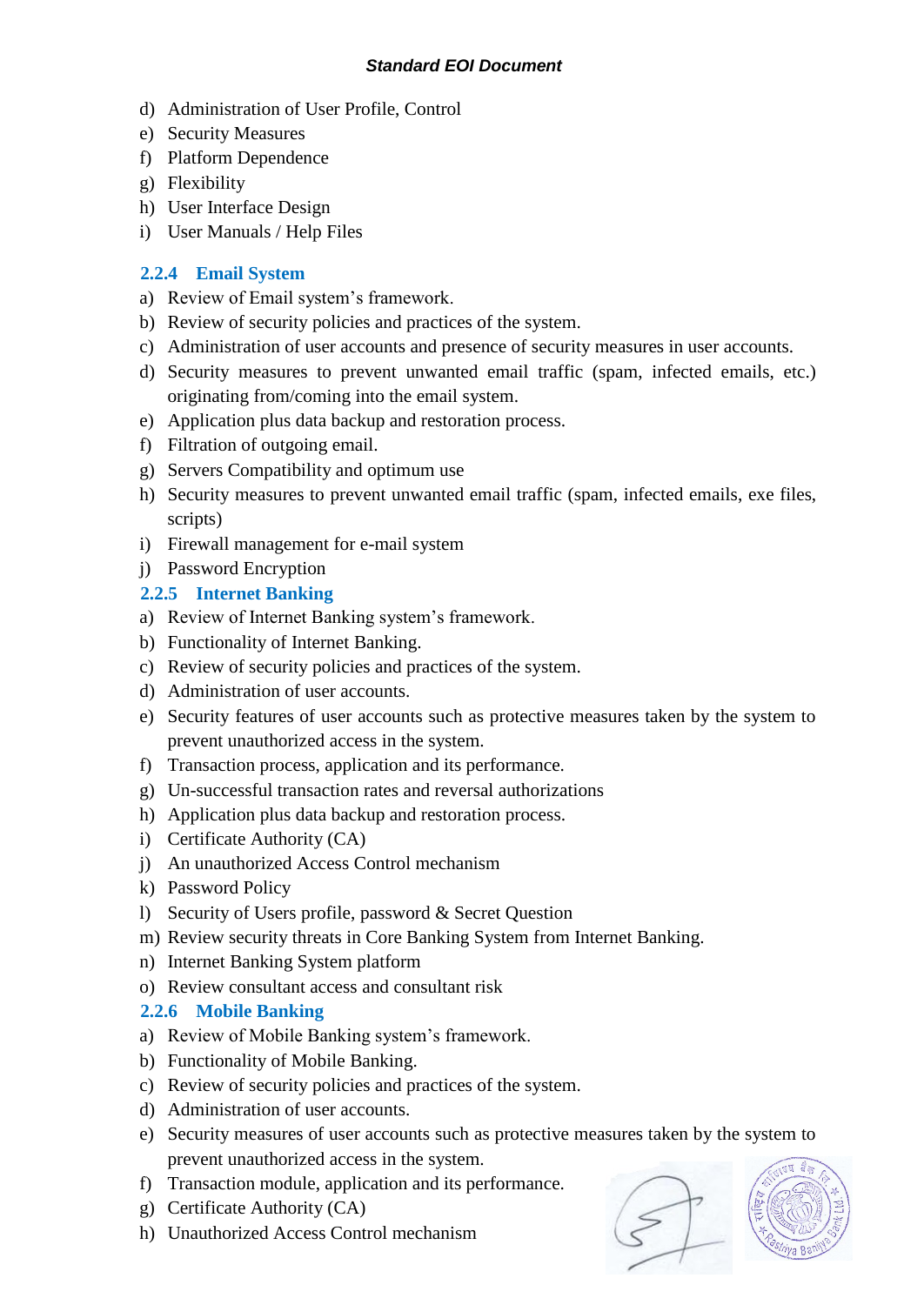- i) Password Policy
- j) Security of Users profile, password & Secret Question
- k) Un-successful transactions rates and reversal authorizations
- l) Application plus data backup and restoration process.
- m) Review security threats in Core Banking System from Mobile Banking.
- n) Review consultant access and consultant risk

## **2.2.7 Anti-Virus System**

- a) Review of Anti-Virus system's framework.
- b) Review of security policies and practices of the system.
- c) Review of system's monitoring tool and virus intrusion detection tool.
- d) Review of the functionality of the system.
- e) Application plus data backup and restoration policies and practices.
- f) Review Virus Intrusion Detection Log.
- g) Effectiveness, use of the server, and functioning.

## **2.2.8 Network (LAN/MAN/WAN) and Securities**

- a) Review of network infrastructure, which includes the infrastructures at the data center, disaster recovery site, backup disaster recovery site, provincial offices, branches, and the connectivity between these locations.
- b) Review of the functionality of network and security devices (firewalls, routers, switches, and other network & security devices.) and whether they fulfill all of the bank's requirements.
- c) Review of network monitoring tools and their effectiveness.
- d) A contingency plan to continue network services from the main data center/disaster recovery site to all branches.
- e) Firewall policies, backup, and restoration mechanisms.
- f) Review of network firewall device policies and practices.
- g) Management of Routers logs for unauthorized Access
- h) Trust Zones
- i) Operating System Security
- j) VPN
- k) Anti-malware controls
- l) Data Cables and Switch Management
- m) Idle workstations, Data cables (Terminals RJ)
- n) Review consultant access and consultant risk

## **2.2.9 System / Infrastructure Securities**

- a) Review of preventive measures taken by the bank to prohibit the following: installation of unauthorized software, the spread of computer viruses/malware/spam emails, visit blocked websites, unauthorized hardware/software changes to the computers at the bank, etc.
- b) Review of security policies and practices including intrusion detection system, avoiding denial of service attacks, blocking unauthorized access to the bank's secured network, etc.
- c) User security for individual computer users at the bank.
- d) Review of architecture and placement of security devices.
- e) Review of security devices and their effectiveness at maintaining securities at the bank.
- f) Reporting and escalation mechanism for security issues.
- g) Implementation of Active Directory and its functioning.

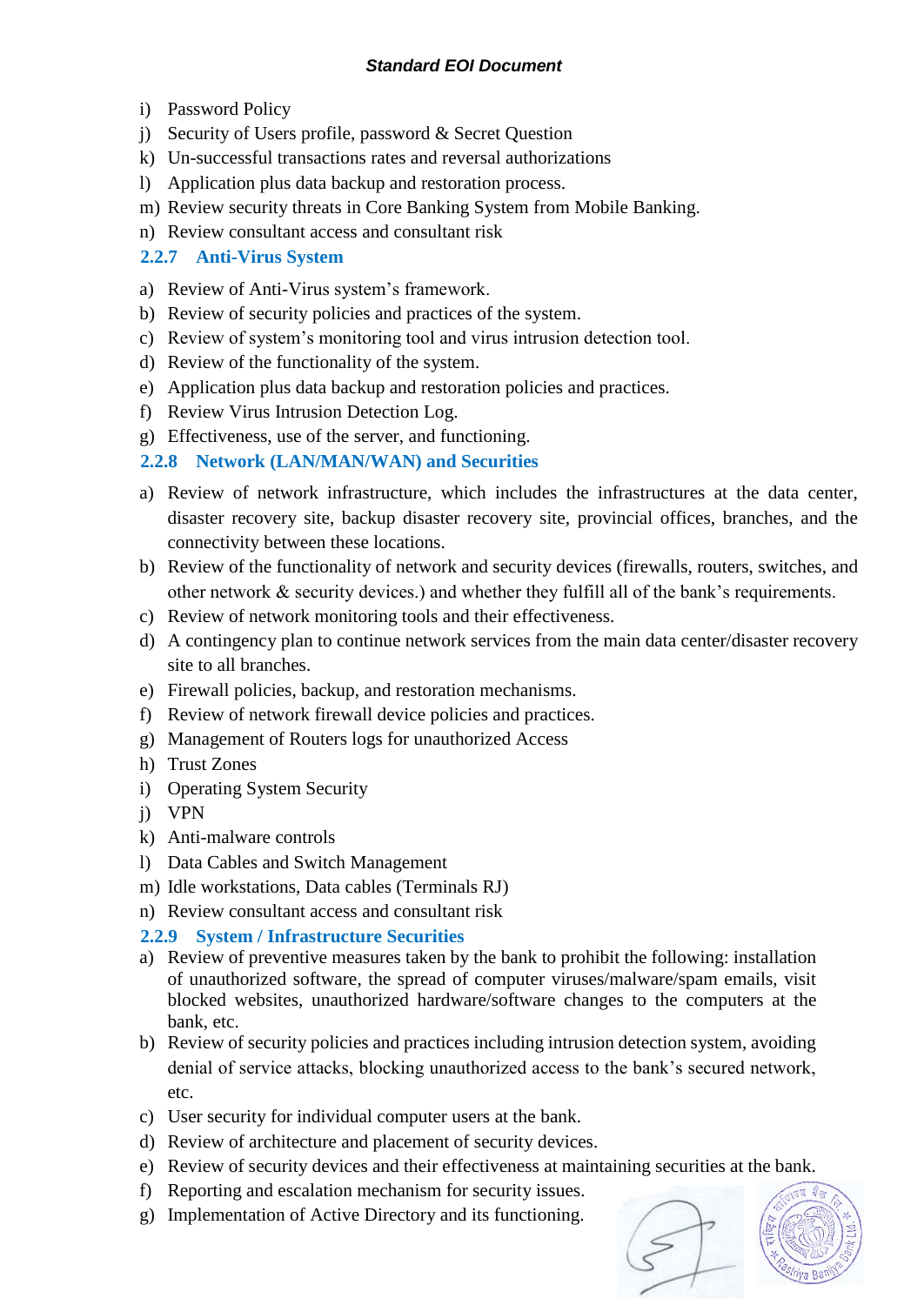- h) DNS and DHCP configuration.
- i) Unauthorized Access in RBB Network.
- j) Use and Installation of External Device in RBB Network.
- k) Review Operation System and other System/Software Licenses.

#### **2.2.10 Hardware Infrastructure**

- a) Architecture of hardware at the main data center, disaster recovery site, and backup disaster recovery site.
- b) Review of policies and practices of hardware monitoring process at the data center, disaster recovery site, and backup disaster recovery site.
- c) A contingency plan to continue operations in event of a hardware problem at the data center and/or at the disaster recovery site.
- d) Policies and practices of maintaining the hardware inventory and its effectiveness.
- e) Review of periodic hardware servicing process and its effectiveness.
- f) Effectiveness of Hardware Inventory
- g) Optimum use of Hardware in Existing Resources
- h) Misuse of Devices/ Resources
- i) Pre and Post Delivery Inspection (PDI) Policy and Conditions

## **2.2.11 Operating Systems Audit**

- a) The Information System Audit should cover the following aspects of servers, databases, network equipment, security systems, and storage area network:
- b) Set-up and maintenance of system parameters
- c) Hardening and configuration of servers and operating systems
- d) Updates, Upgrades and Patch management
- e) Change management procedures
- f) Logical access controls
- g) User management and security
- h) Fault tolerance, performance, scalability and availability
- i) Evaluation of role, responsibility and accountability of IT process owners based on the principle of least privilege and "need to know" commensurate with the job responsibilities

## **2.2.12 General / Business Continuity Plan**

- a) Data retention policies and practices of the bank relating to IT services.
- b) Data backup policies and practices for individual computer users at the bank.
- c) Review of system checklist logs, service downtime logs, hardware maintenance logs, and their effectiveness.
- d) Working procedure in Help Desk
- e) Maintenance of documentation to comply with bank's policies and audit requirements.
- f) Incident Response
- g) Review the "Business Continuity Plan" and its effectiveness.
- h) Logging and Monitoring
- i) Configuration/Change management
- j) Physical and Environmental controls at both primary and secondary data centers

#### **2.2.13 Data Centre and Disaster Recovery (DR) site.**

- a) Backup, Replication, Mirroring
- b) Storage & Offside Backup
- c) Disaster Recovery Plan & Practice
- d) Integrity Check, Database Testing Mechanism
- e) Review the Overall infrastructure of the Data Center, Disaster Recovery (DR), and Backup Disaster Recovery Site.

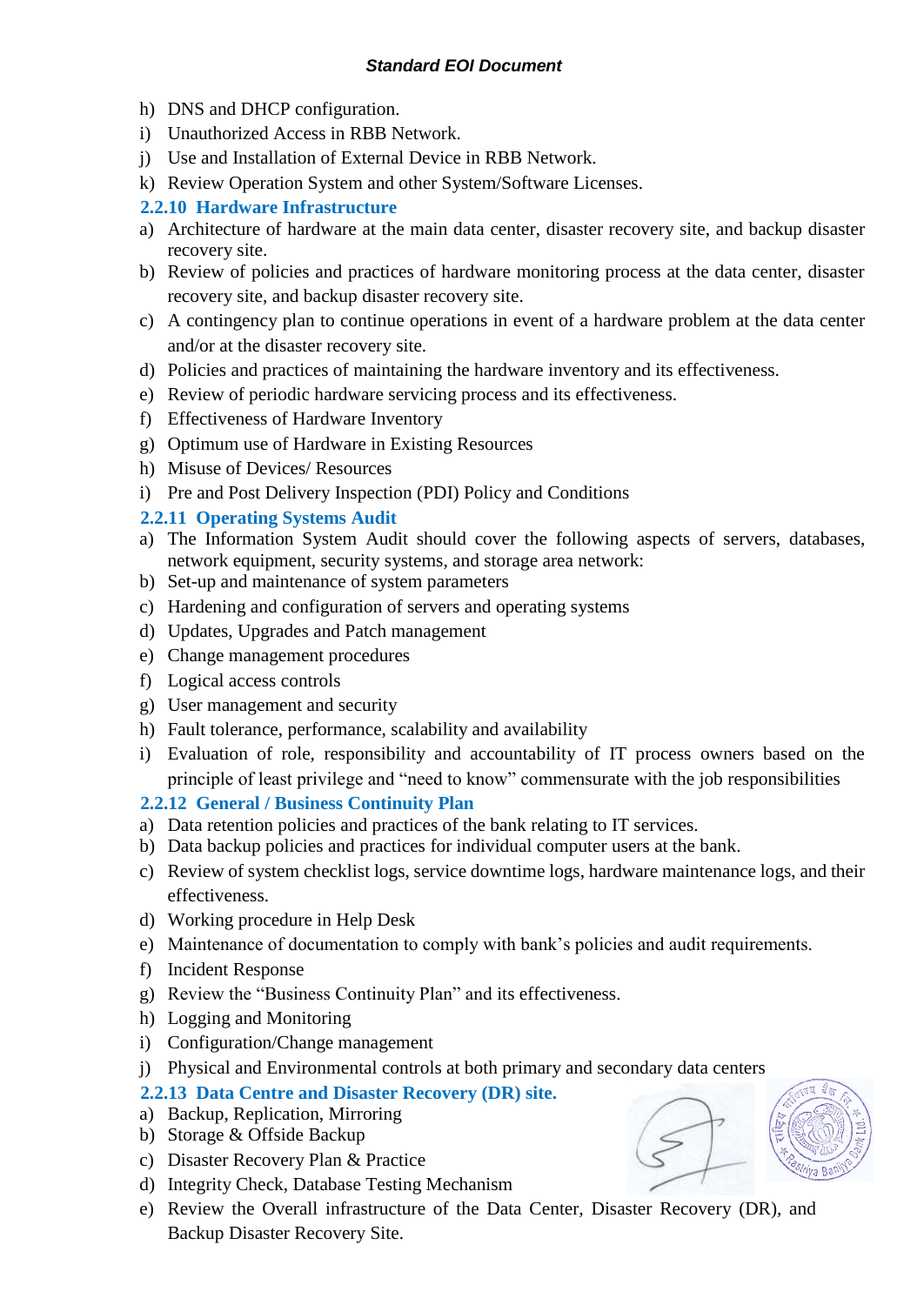- f) Password Protection mechanism for core database
- g) Review Physical security of Data Center, Disaster Recovery Site, and Backup Disaster Recovery Site.

## **2.2.14 ATM/Card**

- a) Review existing practice
- b) Security measures in generating Card
- c) PIN Embossing and its Control
- d) User Management
- e) Control Mechanism
- f) Database Management
- g) Security measures in ATM
- h) Technical Relationship with NIBL
- i) Review the security measures of NARADA System and its Administration
- j) Un-successful transactions rates and reversal authorizations
- k) AMC with NARADA
- l) Backup of Technical Expertise in its operation.
- m) Segregation of Duty in operations.
- n) Review consultant access and consultant risk

## **2.2.15 IT Department Audit**

The Audit should cover the IT organizational structure and human resources management of the bank with a specific focus on the IT Department

- a) Review of organizational structure for IT, employee strength whether it is commensurate with the size, scale, and nature of business activities carried out by the bank
- b) Review of Development, Technology, IT Operation and Information Assurance team within the department
- c) Assessment of periodic IT training requirement for IT personnel and performance monitoring and measuring system according to the IT functions of the bank
- d) Segregation of Duty in all IT operations

## **2.2.16 Review of Policies and Procedures**

Covering the following aspects:

- a) IT Policy, IT Guidelines, Standard Operating Procedure/Operation Manual
- b) Information Security Policy
- c) Business Continuity and Disaster Recovery Policy
- d) Data and Media Disposal Policy and Procedures
- e) ATM/Card Policy covering the following:
	- i. Controls over procurement and issuance of cards
	- ii. Controls on printing of covering letter, terms & conditions etc
	- iii. Controls on physical usage of kits & insertions and treatment of waste
	- iv. Control on cards hands off to delivery cell
	- v. Ensuring acknowledged delivery in each case
	- vi. Controls over the cancellation of undelivered cards
	- vii. Controls on the process of PIN generation and delivery.
	- viii. Control on Authorization Process
		- ix. Controls on the transaction Authorization process
		- x. Control on Statements
			- xi. Controls on data flow for statement generation
			- xii. Controls relating to Card Cancellation/Re-issuance/Renewal Process

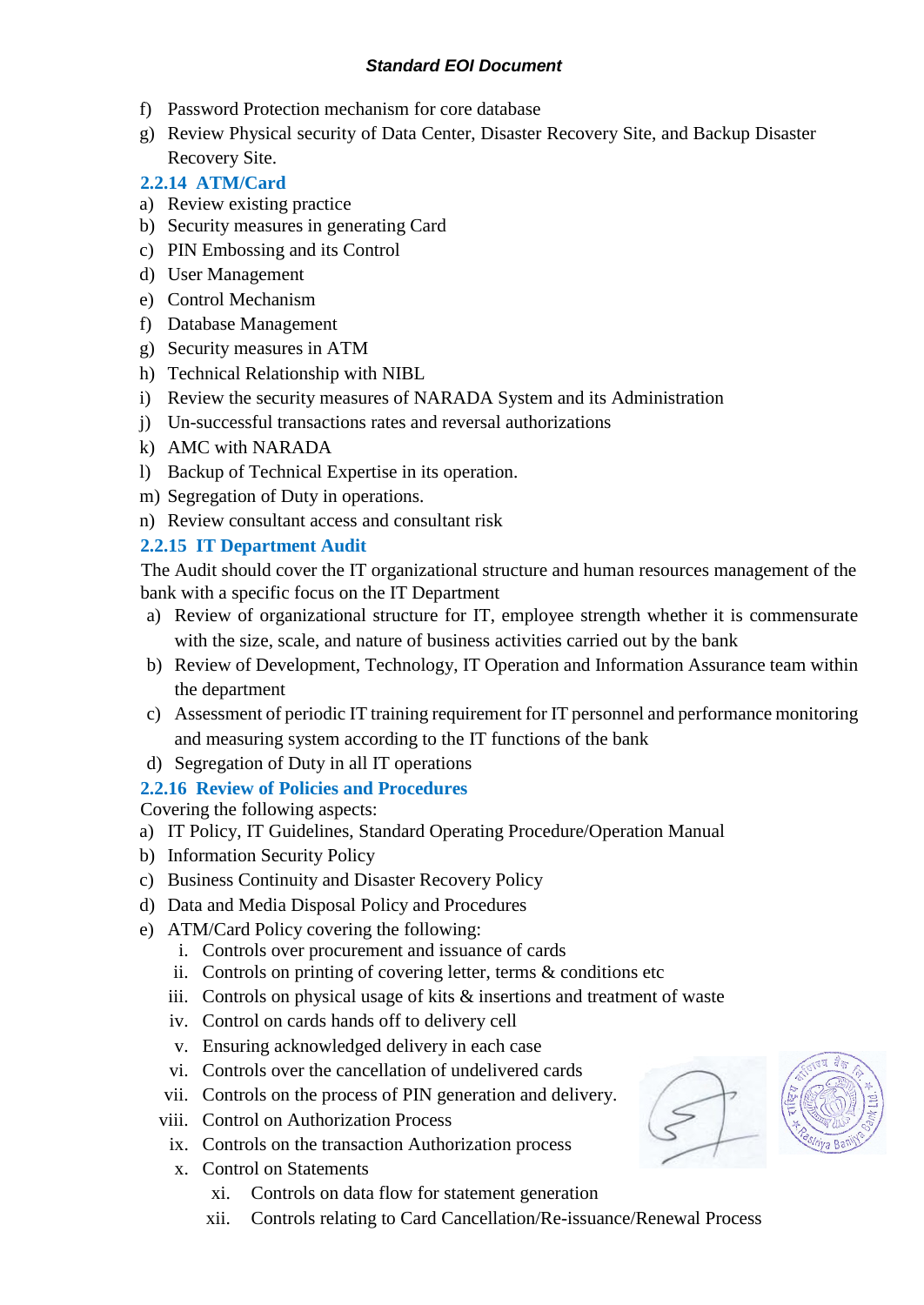- f) Internet Banking Policy, Mobile Banking Policy, Branchless Banking Policy
- g) Email Policy involving the mail server administrator, network administrator, and the email user with the objective
	- i. To protect the confidentiality of identified information by preventing leakage of information to those without the need – to - know.
	- ii. To ensure an appropriate level of sender authentication and non repudiation.
	- iii. To ensure an appropriate level of email integrity.
	- iv. To protect the availability of the system by controlling access to critical system functions and preventing malicious code based denial of service attacks
- h) Outsourcing Policy
- i) Review the documentation of electronic attacks and suspected electronic attacks in the system
- j) Any other policies which are not listed above and are in force

## **3. Vulnerability Assessment and Penetration Test (VAPT)**

The consultant shall perform VAPT of servers, databases, Core Banking System, applications in RBB (Internet Banking, Mobile Banking, RBB Remit and other systems/applications in the bank), wallet and other ISO middlewares, Network (LAN, WAN), Network and Security devices, and the overall IT infrastructure without disturbing operations. The consultant shall perform Black Box Testing, Grey Box Testing, and White Box Testing.

## **3.1 Network and Infrastructure**

VAPT should be comprehensive but not limited to the following activities:

- **Network Scanning** 
	- o Review server response and information leaks.
- **Network Architecture**
	- o Review existing network Architecture and recommend for improvement if any.
- **Network and Security Device Assessment**
	- o Review existing network and security devices and recommend for the improvement if any
- **Port Scanning** 
	- o Detect unnecessary open ports and services running on the servers.
- **Vulnerability Scanning**
	- o Scan for vulnerabilities or weaknesses in a system and all other IT assets.
- **Access Control**
	- o Review access Control List and recommend for improvement if any.
- **IDS/IPS** 
	- o Review existing placement of IDS/IPS and recommend for the improvement if any
	- o Review the existing configuration of IDS/IPS and recommend for improvement if any.
	- o Review IDS logs and alerts.

## **Man in the Middle Attack**

- o examine the possibilities of eavesdropping the MIMA has to be occurred out
- **Malware Scanning**
	- $\circ$  The consultant shall do the scanning for hostile or intrusive software, including computer viruses, worms, Trojan horses, ransomware, spyware, adware, scareware, and other malicious programs.

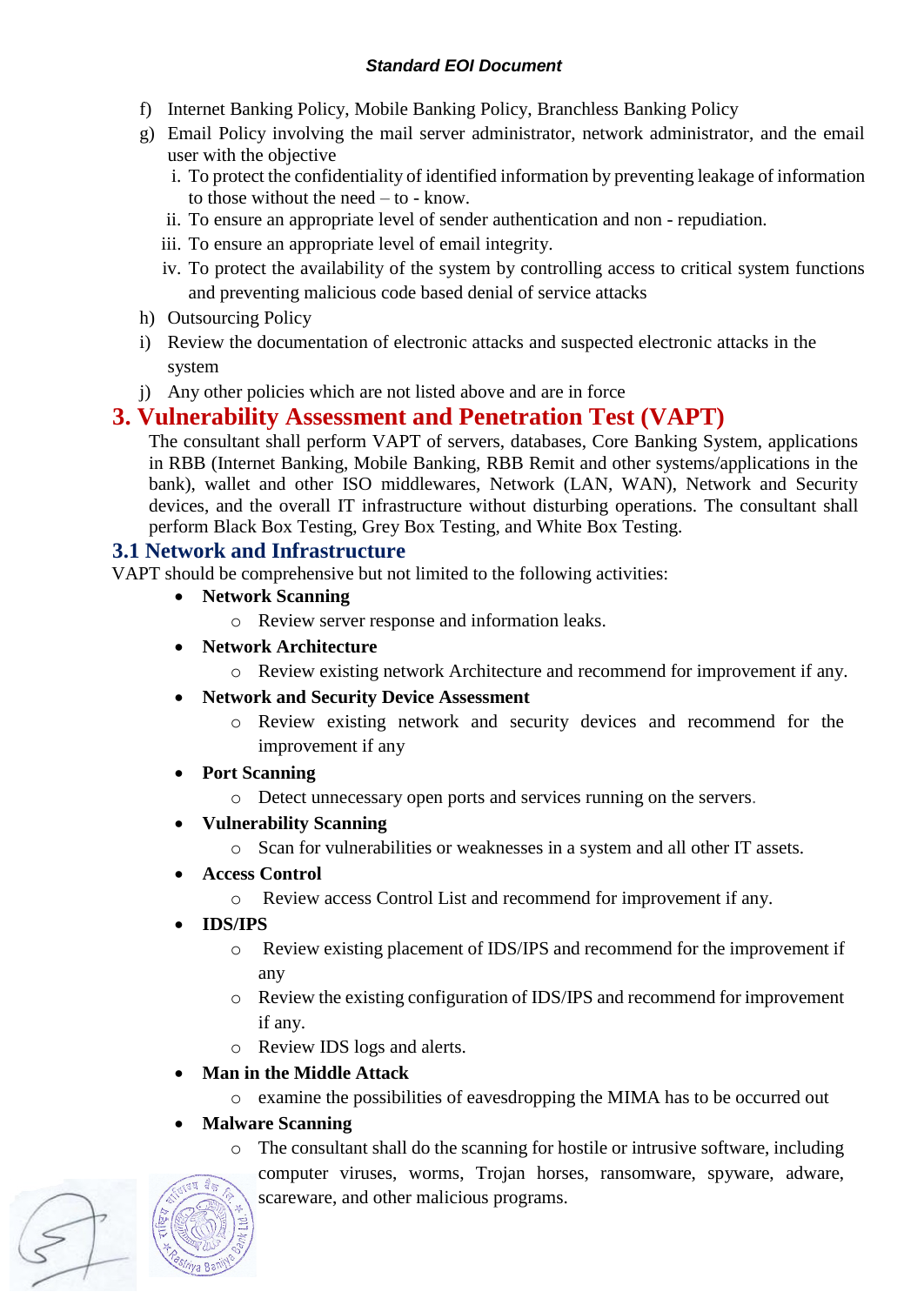- **Key loggers/ Rootkit/ Botnet**
	- o Assess the systems to see the presence or probability of the presence of key loggers, rootkit, and botnet
- **System and OS Fingerprinting** 
	- o Detect OS, version, etc.
- **System and OS Configurations**
	- o review the existing configuration of critical server OS and recommend for the improvement if required
- **OS Hardening** 
	- o Review the existing OS Hardening and recommend the gap in hardening, patch management, etc.

## **DOS and DDOS Attacks**

- o Examine possibilities of DOS and DDOS attacks on the system and recommend for the improvement if any
- **Authentication and Authorization**
	- o Review authorization and authentication of the system including AD.
- **Virtualization** 
	- o Review security risk on virtual servers/systems.
- **Database Assessment**
	- o Review existing databases and recommend for improvement if any.
- **Social Engineering**
	- o Consultant shall carry put social engineering for users at Central Office, IT Staff, Provincial Staff, and Branch Staff.
- **Security Risk associated with OS**
	- o Review security risk associated with systems running on the different OS platforms.

## **Remote Access**

o Review remote access practice and recommendations for improvement.

## **3.2 Applications**

RBB intends to carry out Vulnerability Assessment and Penetration Testing (VAPT) of the bank's applications including the Core Banking System of the bank with the underlying infrastructure. Some applications in the bank are desktop-based and the rest are web-based applications. The core banking system of the bank is Pumori and it is a desktop/windows application.

The consultant shall perform the assessment for the web application as per the OWASP guidelines including but not limited to the following:

- Injection
- Broken Authentication
- Sensitive Data Exposure
- XML External Entities (XXE)
- Broken Access Control
- Security Misconfiguration
- Cross-Site Scripting (XSS)
- Insecure Deserialization
- Using Components with Known Vulnerabilities
- Insufficient Logging & Monitoring
- Any other attacks, which are vulnerable to websites and web applications.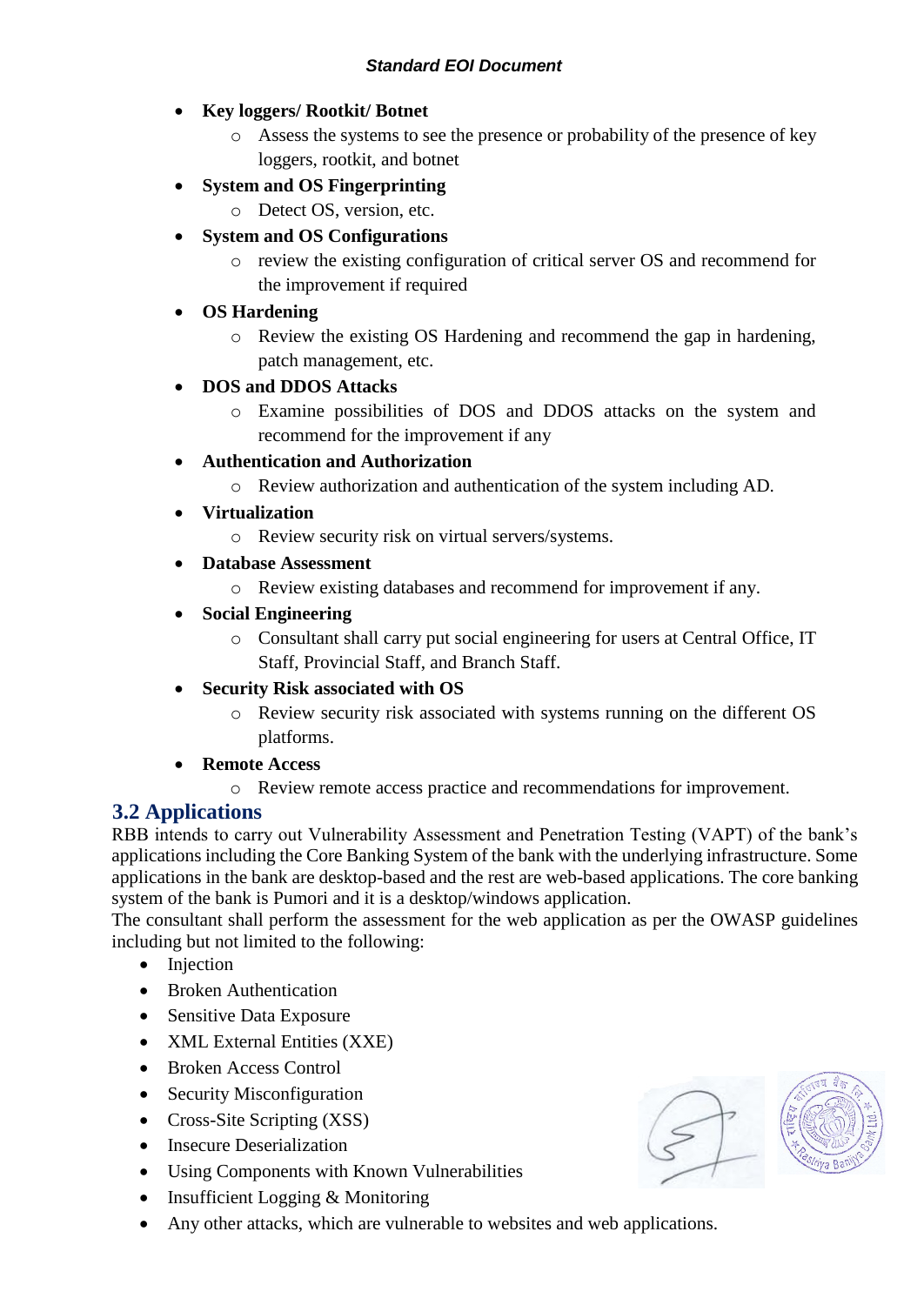

To exploit vulnerabilities or defects in the security features in the system, the consultant may use a manual process, or vulnerability scanning, or other authorized automated tools. The consultant should perform their VAPT activities carefully without disturbing the running system.

The consultant should perform the following activities but not limited to the following:

- **Infrastructure** 
	- o Review the current infrastructure and recommendations for improvement if any.
	- o Review OS Security Configuration.
	- o Review server configuration, and security measures. Provide possible security threats and recommendations for improvement if any.
- **Authentication**
	- o Verify the password policy of RBB and other common standards in the applications.
	- o Identify possible brute force attacks, cryptographic attacks, password cracking in applications.
	- o Bypass authentication in applications spoofed tokens, replay authentication information, Injection attacks, etc.
	- o Verify authentication sessions the number of failure login allowed, login timeout, etc.
	- o Review access control in application access permissions, login duration, idle duration.
	- o Verify transmission of authentication authentication credentials in clear text/ encrypted / hash.
	- o Review Certificate Authority (CA) and other security measures.

#### **Session Management**

- o Session information number of concurrent sessions, IP-based authentication, rolebased authentication, identity-based authentication, cookie usage, the session ID in URL encoding string, the session ID in hidden HTML field variables, etc.
- o Session ID sequence and format
- o Check if the same session information can be retried and reused in another machine.
- o Session management limitations bandwidth usages, file upload/download limitations, transaction limitations, etc.
- o Gather sensitive information with Man-In-the-Middle attacks.
- o Inject excess/bogus information with Session-Hijacking techniques.
- o Replay gathered information to fool the applications.

## **Cookie Security**

o Review cookie setting & bugs and recommend the best practice for a secure environment.

## **DOS and DDOS Attacks**

- o Verify user accounts, system files, and other resources are secured and all access follows the Principle of Least Privilege (POLP).
- o Verify what procedures are in place to respond to irregular activity.
- o Verify the response to propaganda attacks.
- o Verify server loads.

## **Application Bug Analysis**

o Review the application bugs and recommend the best practice.

## **Input Manipulation**

- o Verify that input validation at the client and server end.
- o Find the limitations variables and protocol payload data length, data type, etc.
- o Buffer overflows vulnerability in the applications.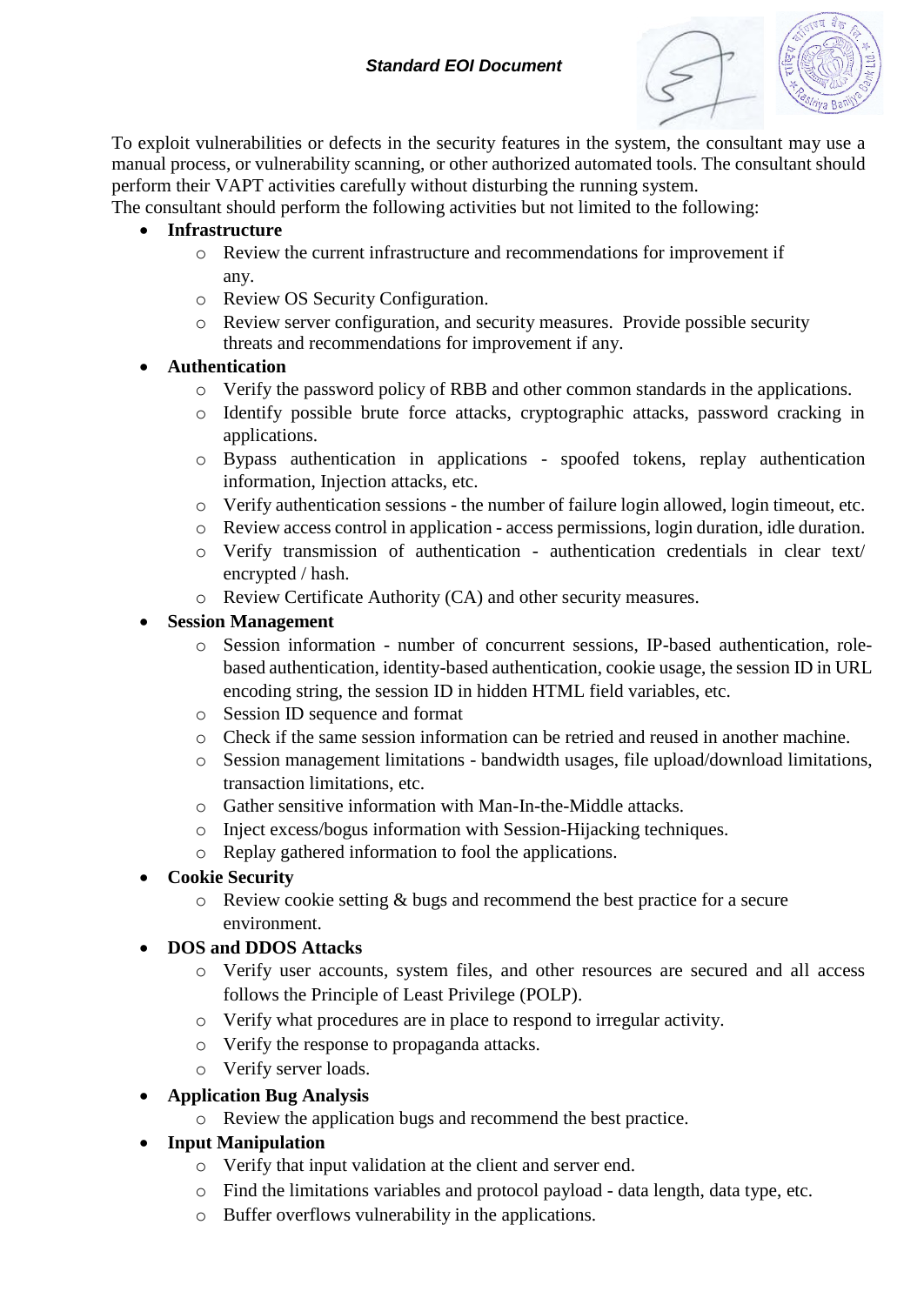- o Inject SQL in the input strings.
- o Cross-Site Scripting in the applications.
- o Directory Traversal: verify unauthorized directory/file access.
- o Bypass input validation mechanisms of the applications Use specific URLencoded strings and/or Unicode-encoded strings.
- o Execute remote commands through "Server Side Include".
- o Manipulate the session/persistent cookies to fool or modify the logic in the server-side web applications.
- o Manipulate the (hidden) field variable in the HTML forms to fool or modify the logic in the server-side web applications.
- o Use illogical/illegal input to test the application error-handling routines and to find useful debug/error messages from the applications.

## **Output Manipulation**

- o Retrieve valuable information stored in the cookies
- o Retrieve valuable information stored in the client application cache.
- o Retrieve valuable information stored in the temporary files and objects.
- o Retrieve bulk information/multiple rows from the database.

## **Information Leakage**

- o Find useful information in hidden field variables of the HTML forms and comments in the HTML documents.
- o Find valuable information stored in the HTML source code on the browser.
- o Examine the information contained in the application banners, usage instructions, welcome messages, application help messages, debug/error messages, etc.

## **4. Deliverable**

The consultant required to deliver the following:

- Interim System Audit Report with findings and recommendations.
	- o The consultant should help to analyze the request report. Moreover, the consultant should provide guidance to fix the gaps indicated.
	- o Give alternate recommendations in case the primary recommendation is not feasible to implement.
- Final System Audit Report with Executive Summary.
	- o The consultant is required to retest or verify improvements if any and should provide the final report.
	- o The final report should include an executive summary, statement of scope, review of past threats & vulnerabilities, methodologies, limitations, a summary of test results, recommendations, tools used, etc.

## **5. Experience and Qualification of the Consultant/Audit Firm**

- 1. The consultant organization/audit firm should have in-depth knowledge of the working of the Financial Institutions, Information Technology, and Information Technology Risk involved in the Financial Industry.
- 2. The consultant organization/audit firm should have proven experience of conducting system audit (IS/IT Audit) of at least three (3) A class commercial banks.
- 3. The consultant organization/audit firm should have at least three (3) full-time certified system audit professionals having CISA, CISSP, OSCP, CPTE, LPT, CEH, CGEIT, CISM, Security+ or equivalent as a permanent member or employee of the consultant organization or firm.

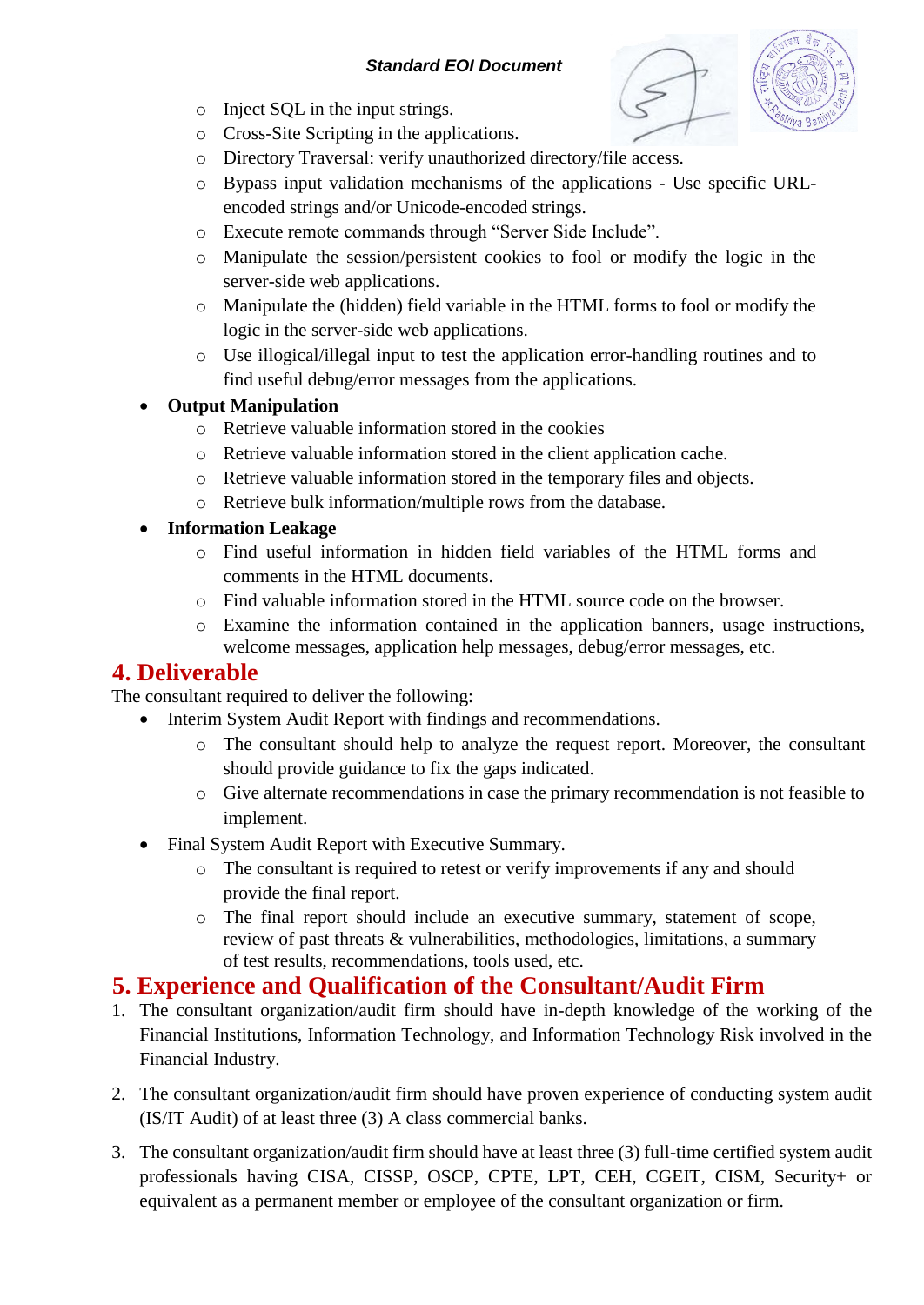- 4. There should be at least one CISSP or OSCP in the audit team to lead VAPT who has conducted Vulnerability Assessment and Penetration Testing of at least three (3) A class commercial banks.
- 5. The team leader must be CISA Certified with at least three (3) years of proven post qualification experience of auditing financial institutions. He/she should have successfully led the audit of at least three (3) A class commercial banks. The team leader should be a full-time member or employee of the firm or company, as the case may be, and should be available during the whole audit process.
- 6. The consultant organization/audit firm should have a permanent operational office in Nepal and should be available to respond to post audit queries, guidance, support and verification post audit.

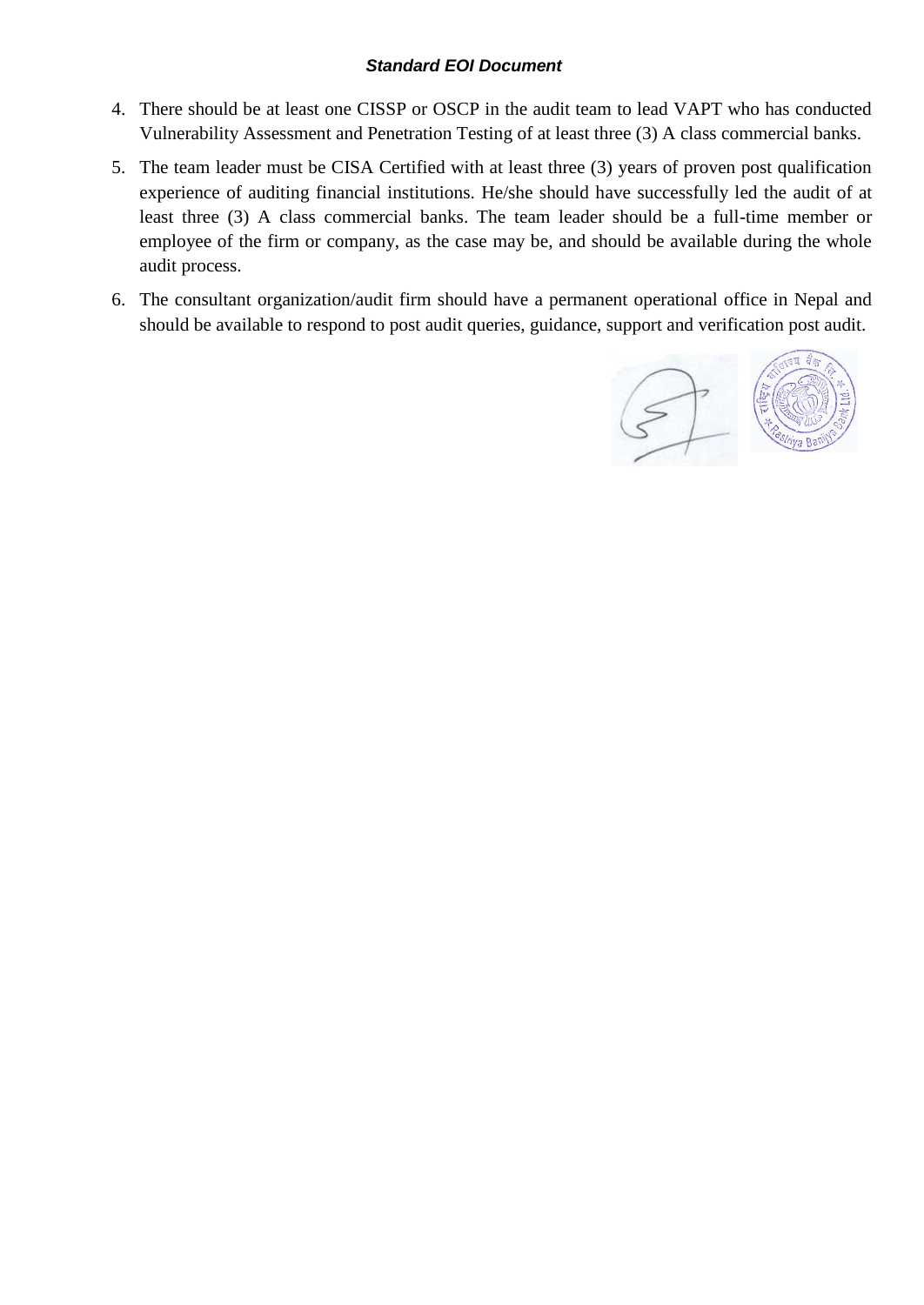## <span id="page-16-0"></span>**D. Evaluation of Consultant's EOI Application**

Consultant's EOI application which meets the eligibility criteria will be ranked on the basis of the Ranking Criteria.

| i) Eligibility & Completeness Test                                                  | <b>Compliance</b> |
|-------------------------------------------------------------------------------------|-------------------|
| Updated Copy of Registration of the company/firm                                    |                   |
| <b>VAT/PAN Registration</b>                                                         |                   |
| Tax Clearance Certificate of FY 2076/77                                             |                   |
| In case of a natural person or firm/institution/company which is already declared   |                   |
| blacklisted and ineligible by the GoN, any other new or existing                    |                   |
| firm/institution/company owned partially or fully by such Natural person or Owner   |                   |
| or Board of director of blacklisted firm/institution/company; shall not be eligible |                   |
| consultant.                                                                         |                   |
| If the corruption case is being filed to Court against the Natural Person or Board  |                   |
| of Director of the firm/institution /company or any partner of JV, such Natural     |                   |
| Person or Board of Director of the firm/institution /company or any partner of      |                   |
| JV shall not be eligible to participate in procurement process till the concerned   |                   |
| Court has not issued the decision of clearance against the Corruption Charges.      |                   |
| EOI Form 1: Letter of Application                                                   |                   |
| EOI Form 2: Applicant's Information Form                                            |                   |
| EOI Form 3: Experience $(3(A)$ and $3(B))$                                          |                   |
| EOI Form 4: Capacity                                                                |                   |
| <b>EOI</b> Form 5: Qualification of Key Experts                                     |                   |

| ii) EOI Evaluation Criteria                                    | <b>Minimum Requirement</b>                                                                                                                                                                                                          | Score [Out of 100%] |  |  |  |
|----------------------------------------------------------------|-------------------------------------------------------------------------------------------------------------------------------------------------------------------------------------------------------------------------------------|---------------------|--|--|--|
| A. Qualification                                               |                                                                                                                                                                                                                                     |                     |  |  |  |
| Qualification of Key Experts                                   | As Mentioned in TOR                                                                                                                                                                                                                 | 50%                 |  |  |  |
| <i>Experience of Key Experts</i>                               | As Mentioned in TOR                                                                                                                                                                                                                 |                     |  |  |  |
| <b>B.</b> Experience                                           |                                                                                                                                                                                                                                     |                     |  |  |  |
| General of consulting firm                                     | Should have at least 3 years of general<br>experience in System (IT/IS) Audit.                                                                                                                                                      | <b>40%</b>          |  |  |  |
| Specific experience of consulting<br>firm within last 7 years. | Consulting company/firm must have<br>specific experience in System (IT/IS)<br>Audit within last seven years. The<br>consultant is required to furnish at least<br>3 client (A class commercial banks)<br>testimonials for the same. |                     |  |  |  |
| C. Capacity                                                    |                                                                                                                                                                                                                                     |                     |  |  |  |
| <b>Financial Capacity (Average</b><br>Turnover)                | Average annual turnover of best three<br>years out of last seven years should be<br>at least NRs. 4 Million                                                                                                                         | 10 %                |  |  |  |

Minimum score to pass the EOI is: **60**

#### **Note :**

In Case, a corruption case is being filed to Court against the Natural Person or Board of Director of the firm/institution /company or any partner of JV, such Natural Person or Board of Director of the firm/institution /company or any partner of JV such firm's or JV EoI shall be excluded from the evaluation, if public entity receives instruction from Government of Nepal.

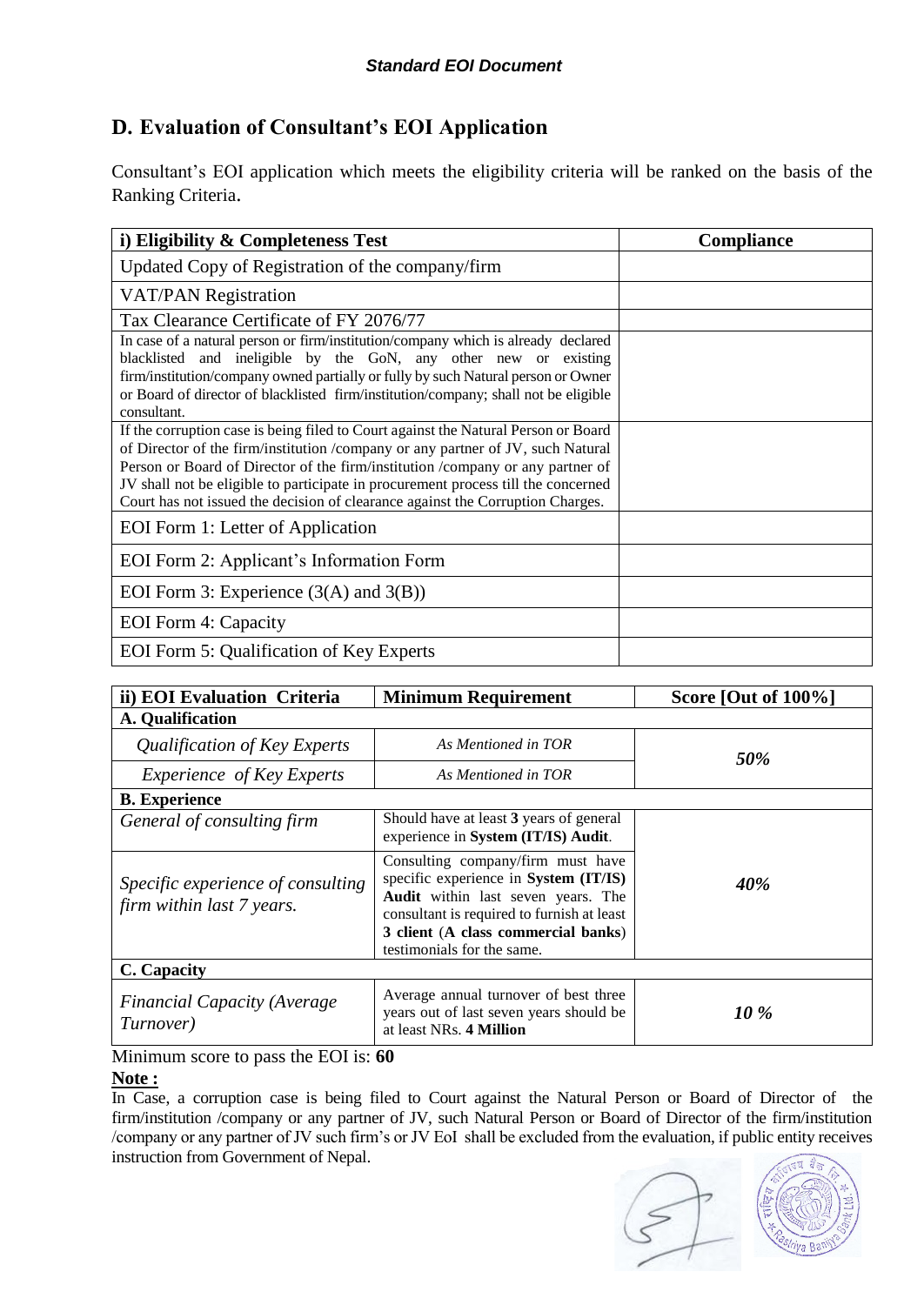## <span id="page-17-0"></span>**E. EOI Forms & Formats**

- Form 1. Letter of Application Form 2. Applicant's information Form 3.Experience *(General, Specific and Geographical)*  Form 4. Capacity
- Form 5. Qualification of Key Experts

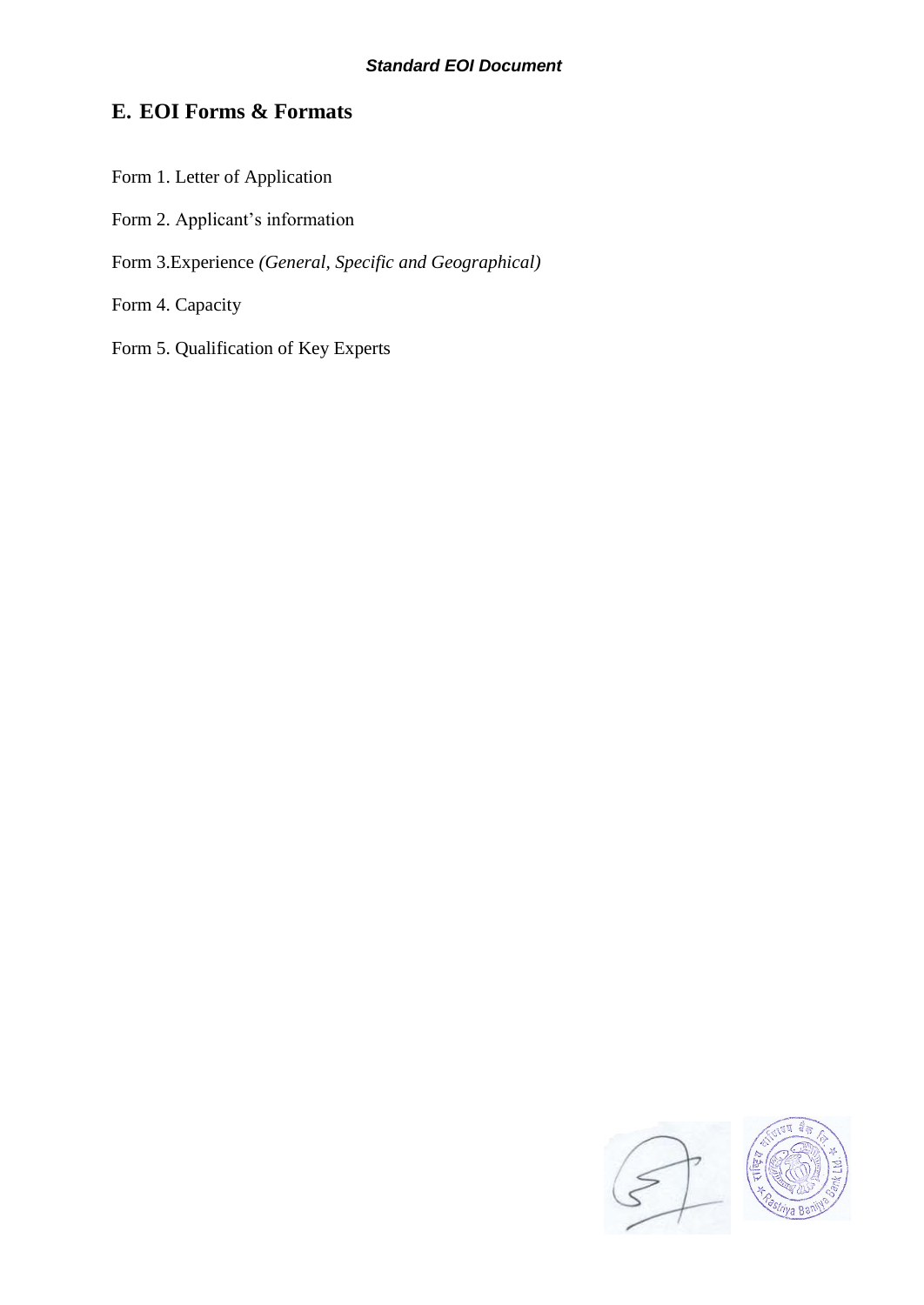## **1. Letter of Application**

<span id="page-18-0"></span>*(Letterhead paper of the Applicant or partner responsible for a joint venture, including full postal address, telephone no., fax and email address)*

Date:

| To,                                   |
|---------------------------------------|
|                                       |
|                                       |
|                                       |
| Fax No.: ____________________________ |
|                                       |
|                                       |

Sir/Madam,

- 1. Being duly authorized to represent and act on behalf of (hereinafter "the Applicant"), and having reviewed and fully understood all the short-listing information provided, the undersigned hereby apply to be short-listed by *[Insert name of Client)* as Consultant for *{Insert brief description of Work/Services}.*
- 2. Attached to this letter are photocopies of original documents defining:
	- a) the Applicant's legal status;
	- b) the principal place of business;
- 3. *[Insert name of Client]* and its authorized representatives are hereby authorized to verify the statements, documents, and information submitted in connection with this application. This Letter of Application will also serve as authorization to any individual or authorized representative of any institution referred to in the supporting information, to provide such information deemed necessary and requested by yourselves to verify statements and information provided in this application, or with regard to the resources, experience, and competence of the Applicant.
- 4. *[Insert name of Client)* and its authorized representatives are authorized to contact any of the signatories to this letter for any further information.<sup>1</sup>
- 5. All further communication concerning this Application should be addressed to the following person,
	- *[Person] [Company] [Address] [Phone, Fax, Email]*
- 6. We declare that, we have no conflict of interest in the proposed procurement proceedings and we have not been punished for an offense relating to the concerned profession or business and our Company/firm has not been declared ineligible.
- 7. We further confirm that, if any of our experts is engaged to prepare the TOR for any ensuing assignment resulting from our work product under this assignment, our firm, JV member or subconsultant, and the expert(s) will be disqualified from short-listing and participation in the assignment.
- 8. The undersigned declares that the statements made and the information provided in the duly completed application are complete, true and correct in every detail. **Signed :**

**Name :**

**For and on behalf of (name of Applicant or partner of a joint venture):**



<sup>1</sup> <sup>1</sup> Applications by joint ventures should provide on a separate sheet, relevant information for each party to the Application.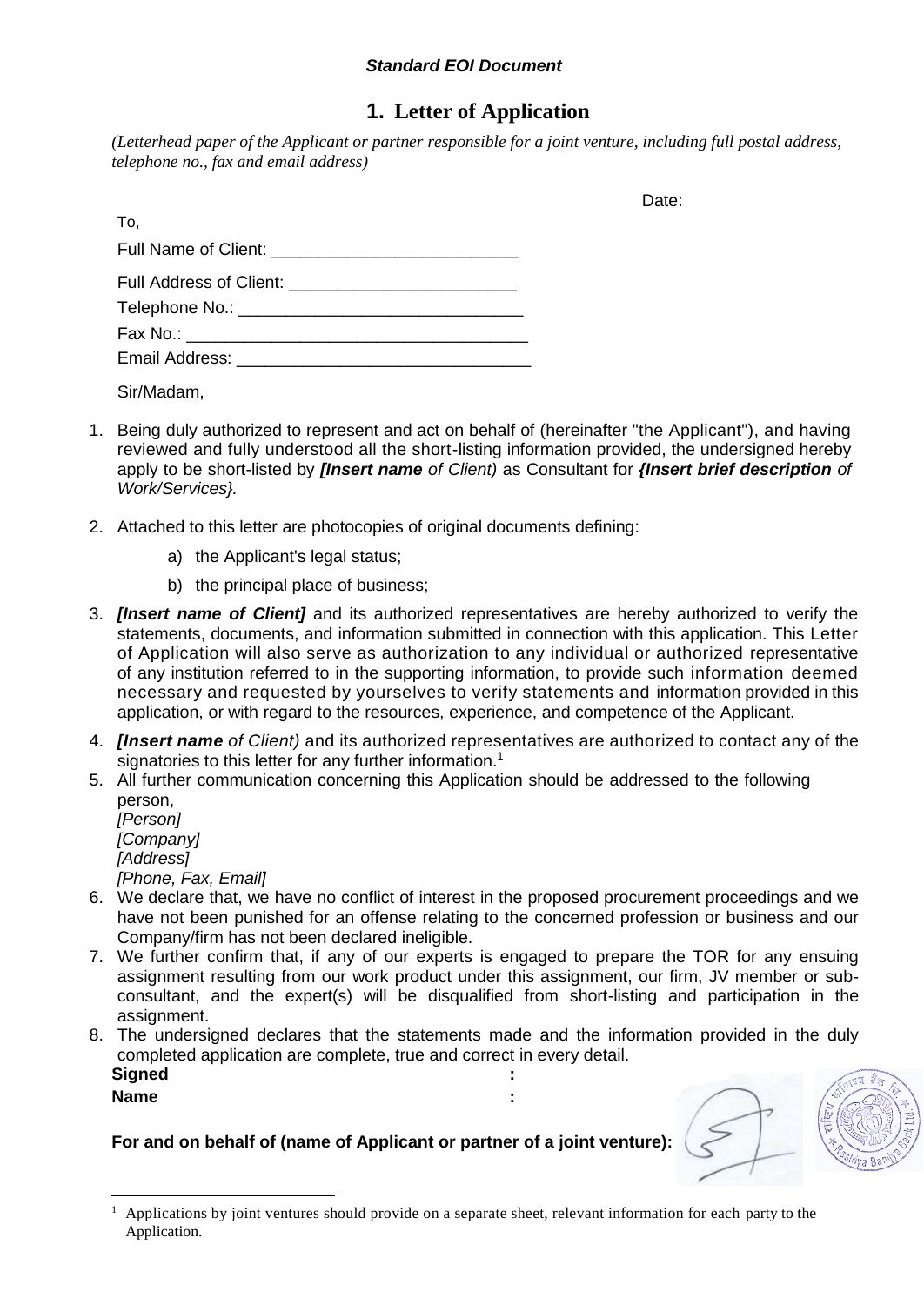## <span id="page-19-0"></span>**Applicant's Information Form**

*(In case of joint venture of two or more firms to be filled separately for each constituent member)*

- 1. Name of Firm/Company:
- 2. Type of Constitution (*Partnership/ Pvt. Ltd/Public Ltd/ Public Sector/ NGO)*
- *3.* Date of Registration / Commencement of Business *(Please specify):*
- 4. Country of Registration:
- 5. Registered Office/Place of Business:
- 6. Telephone No; Fax No; E-Mail Address
- 7. Name of Authorized Contact Person / Designation/ Address/Telephone:
- 8. Name of Authorized Local Agent /Address/Telephone:
- 9. Consultant's Organization:
- 10. Total number of staff:
- 11. Number of regular professional staff:

*(Provide Company Profile with description of the background and organization of the Consultant and, if applicable, for each joint venture partner for this assignment.)*

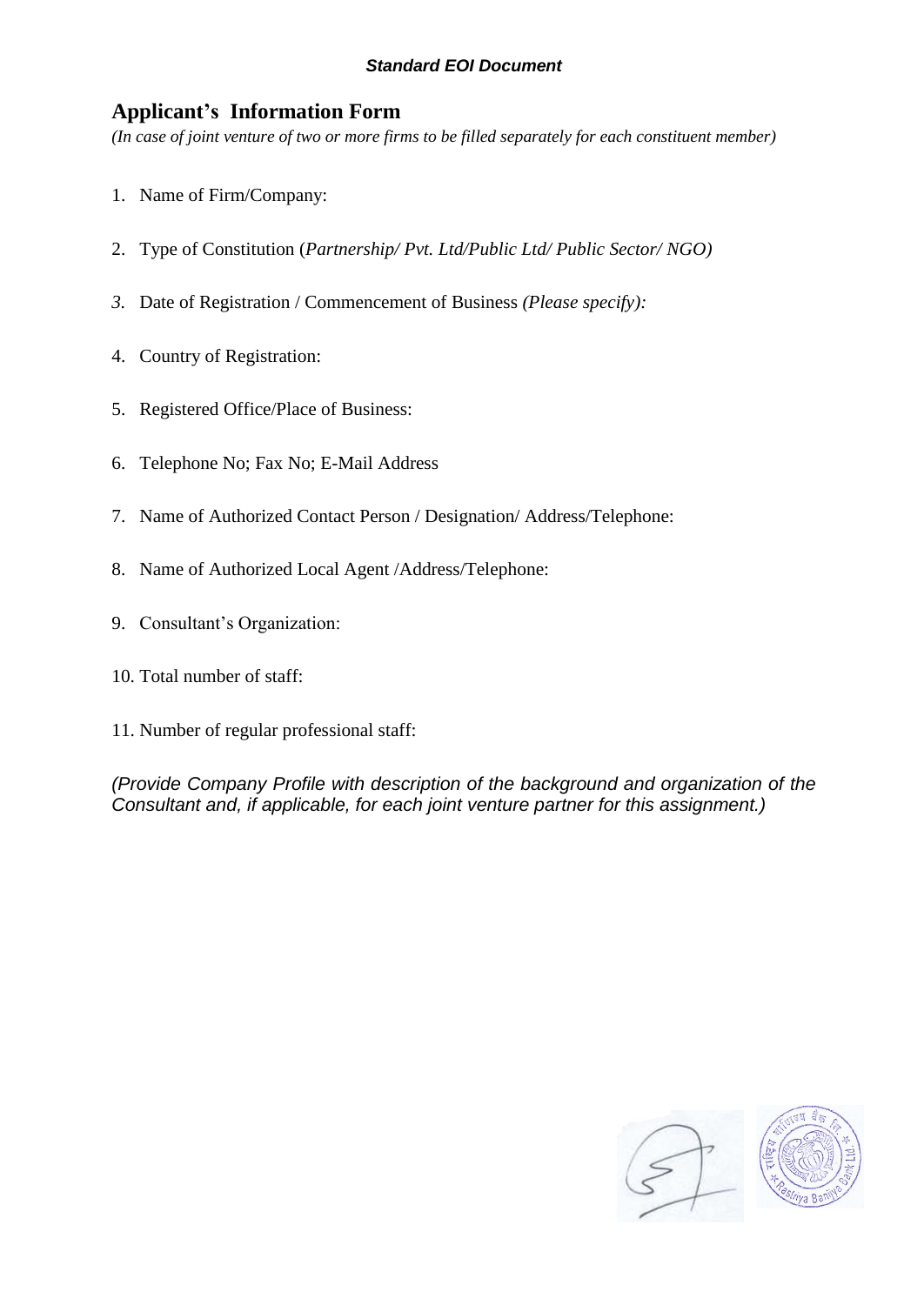## **2. Experience**

## <span id="page-20-0"></span>**3(A). General Work Experience**

*(Details of assignments undertaken. Each consultant or member of a JV must fill in this form.)*

| $\overline{\mathbf{S}}$ .<br>N. | Name of<br>assignment | Location | Year<br>Value of rear<br>Contract Completed | <b>Client</b> | <b>Description of work carried</b><br>out |
|---------------------------------|-----------------------|----------|---------------------------------------------|---------------|-------------------------------------------|
| 1.                              |                       |          |                                             |               |                                           |
| 2.                              |                       |          |                                             |               |                                           |
| 3.                              |                       |          |                                             |               |                                           |
| 4.                              |                       |          |                                             |               |                                           |
| $\overline{5}$ .                |                       |          |                                             |               |                                           |
| 6.                              |                       |          |                                             |               |                                           |
| 7.                              |                       |          |                                             |               |                                           |

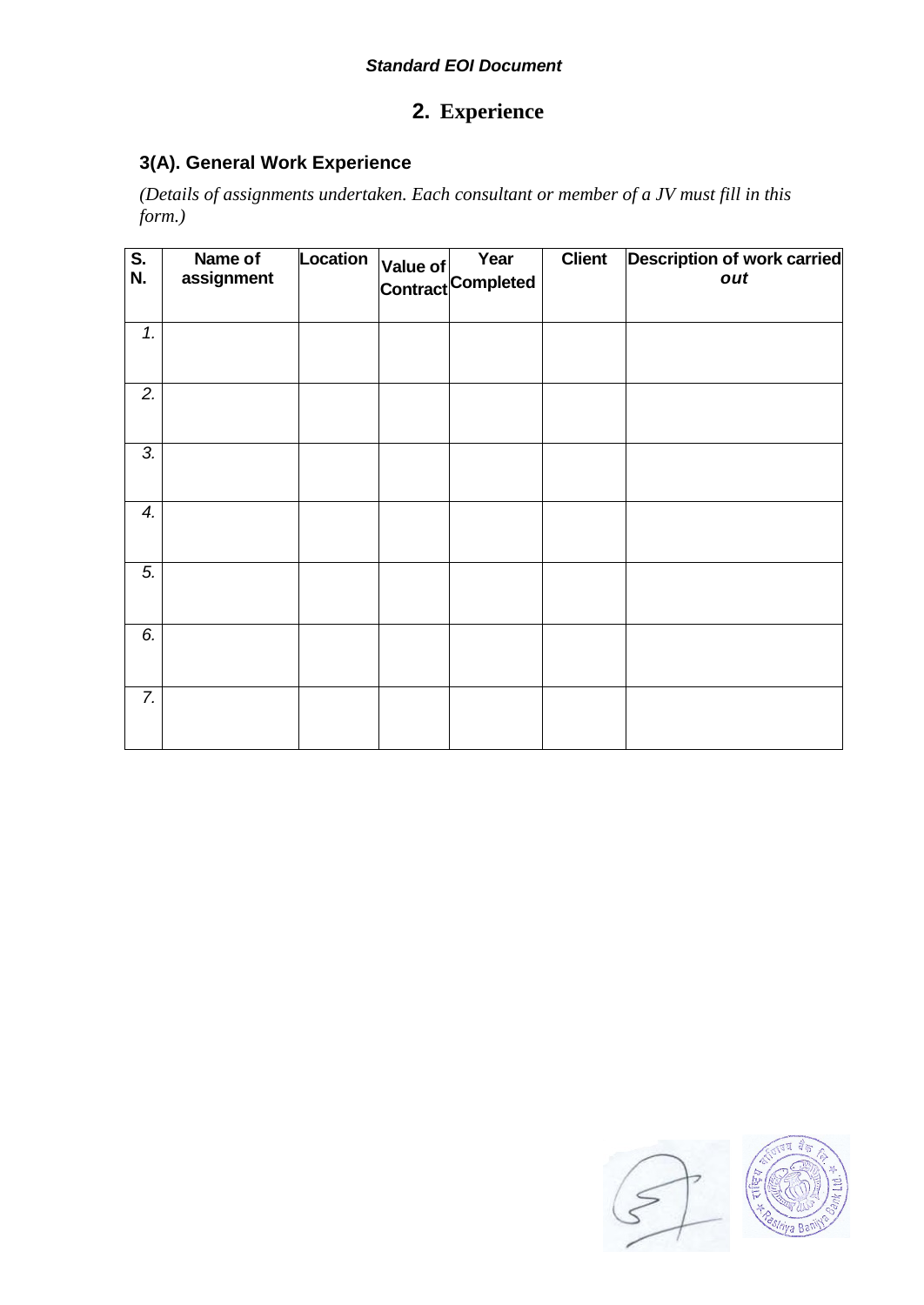#### **3(B). Specific Experience**

#### **Details of similar assignments undertaken in the previous seven years**

*(In case of joint venture of two or more firms to be filled separately for each constituent member)*

| Assignment name:                                                                                             | Approx. value of the contract (in current NRs; US\$<br>or Euro) <sup>2</sup> :                               |  |  |  |
|--------------------------------------------------------------------------------------------------------------|--------------------------------------------------------------------------------------------------------------|--|--|--|
| Country:                                                                                                     | Duration of assignment (months):                                                                             |  |  |  |
| Location within country:                                                                                     |                                                                                                              |  |  |  |
| Name of Client:                                                                                              | Total No. of person-months of the assignment:                                                                |  |  |  |
| Address:                                                                                                     | Approx. value of the services provided by your<br>firm under the contract (in current NRs; US\$ or<br>Euro): |  |  |  |
| Start date (month/year):                                                                                     | No. of professional person-months provided by the<br>joint venture partners or the Sub-Consultants:          |  |  |  |
| Completion date (month/year):                                                                                |                                                                                                              |  |  |  |
| Name of joint venture partner or sub-<br>Consultants, if any:                                                | Narrative description of Project:                                                                            |  |  |  |
| Description of actual services provided in the assignment:                                                   |                                                                                                              |  |  |  |
| Note: Provide highlight on similar services provided by the consultant as required by<br>the EOI assignment. |                                                                                                              |  |  |  |

Firm's Name:

<u>.</u>

**3(C). Geographic Experience – Not Applicable**



 $2$  Consultant should state value in the currency as mentioned in the contract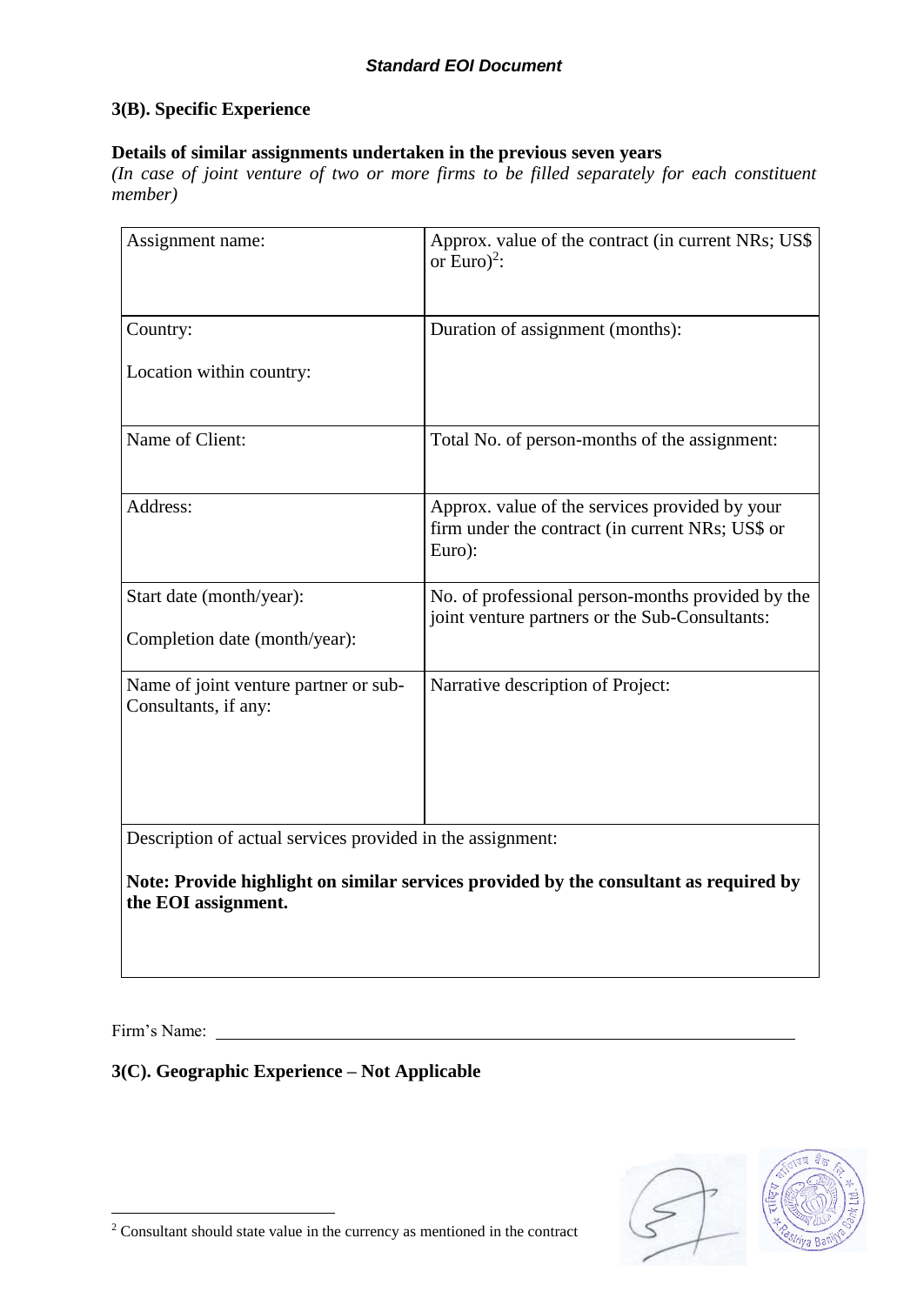## **3. Capacity**

## <span id="page-22-0"></span>**4(A). Financial Capacity**

*(In case of joint venture of two or more firms to be filled separately for each constituent member)*

| <b>Annual Turnover</b> |                        |  |  |  |
|------------------------|------------------------|--|--|--|
| Year                   | <b>Amount Currency</b> |  |  |  |
|                        |                        |  |  |  |
|                        |                        |  |  |  |
|                        |                        |  |  |  |
|                        |                        |  |  |  |
|                        |                        |  |  |  |
|                        |                        |  |  |  |
|                        |                        |  |  |  |

- **Average Annual Turnover of Best of 3 Fiscal Year Of Last 7 Fiscal Years**

*(Note: Supporting documents for Average Turnover should be submitted for the above.)*

**4(B). Infrastructure/equipment related to the proposed assignment**

 **Not Applicable**